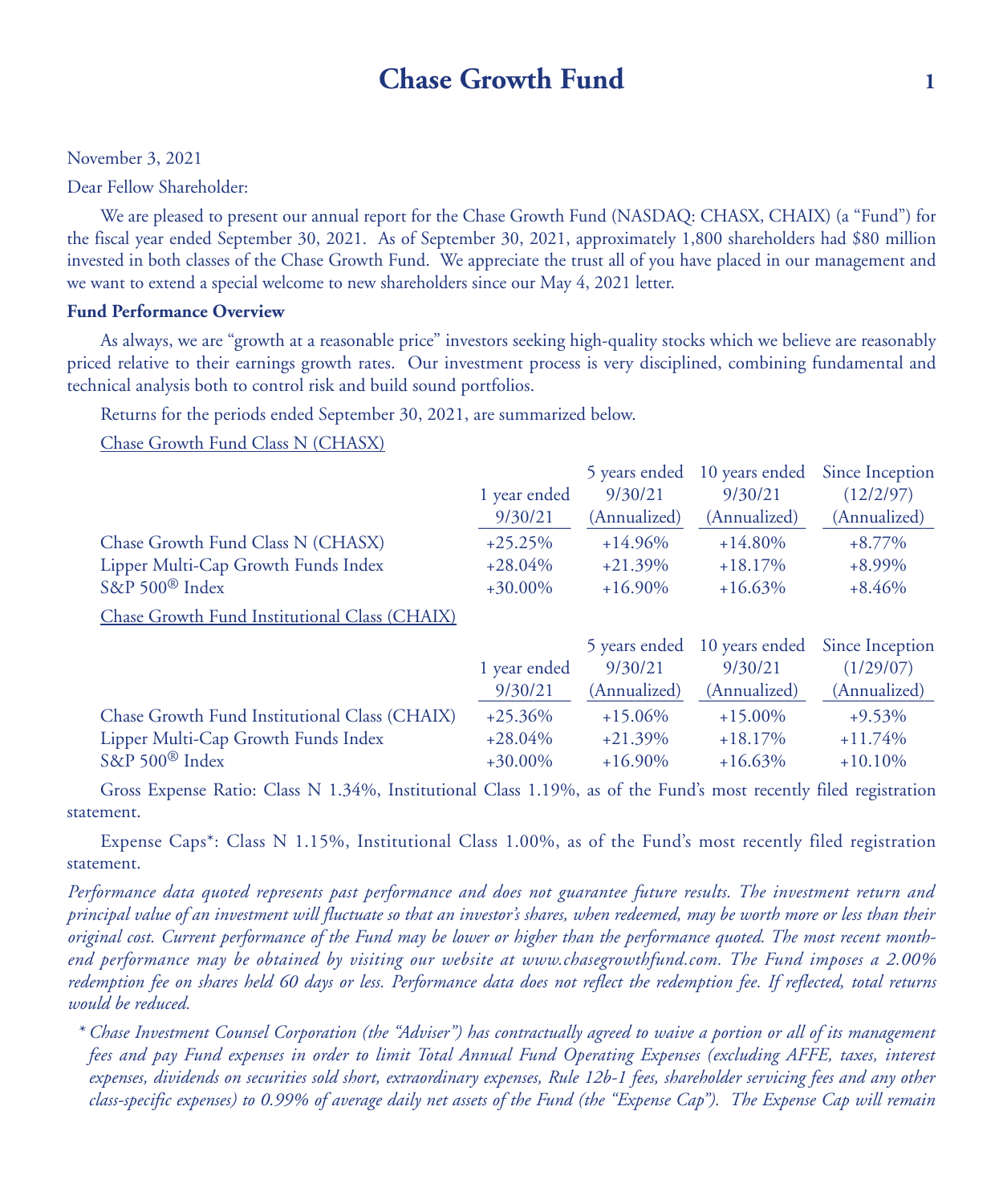*in effect through at least January 27, 2022, and may be terminated only by the Trust's Board of Trustees (the "Board"). The Adviser may request recoupment of previously waived fees and paid expenses from the Fund for 36 months from the date they were waived or paid, subject to the Expense Cap.*

Between September 30, 2020 and September 30, 2021, the S&P 500® Index ("S&P 500") rose 944 points, or 30.00%, counting income, as the Covid-19 recovery rally continued almost unabated since markets bottomed in March 2020. And since September 30th, 2021 markets continue to rise and, as it has numerous times this year, the S&P 500 reached a new record of 4,559.40 on October 25th. Unlike the year-earlier period (September 2019-September 2020), the current rally has been global in nature. The MSCI World Index is up 29.39%, and the MSCI Emerging Markets Index was up 18.58%. Size mattered little in the past year as well with the Russell 3000® Index up 31.88% and the Russell 2000® Index up 47.68%. There was a distinct value tilt in the past 12 months with the Russell 1000® Growth Index underperforming the Russell 1000® Value Index by 7.69% (35.01% to 27.32%). Indeed, the main worry facing markets today seems to be whether its gains have been too much too soon and whether the world is facing a significant increase in the rate of inflation for the first time in many years.

Also, unlike the 2019-2020 period, in which corporate earnings fell, earnings in 2021 should be extremely strong versus the Covid-reduced 2020 figure. This time last year (October 28, 2020), S&P Capital IQ's estimate for S&P 500 earnings in 2021 was \$164.66. Today (October 25, 2021), the same estimate for 2021 is \$194.85, an 18% increase from what was expected a year ago. There are many reasons for the increase. The recovering economy is probably the most significant, but things like higher oil and gas prices and somewhat higher interest rates have helped earnings in the energy and financial sectors. Between now and year-end, the 2021 earnings estimates will change a bit. Of bigger import to markets now is probably the direction of interest rates in both the fourth quarter and into 2022. Federal Reserve bankers have indicated many times in recent months that they will curb the bond buying program they began shortly after the Covid pandemic hit. The program helped keep U.S. interest rates lower than they would have been. This has helped the economy and consumers in general. We have also seen a significant uptick in inflation with Consumer Price Index (CPI) numbers up about 5.00% year-to-date versus 2020, a number not seen since the early 1990s. Historically stocks have not consistently reacted negatively in periods of higher inflation.

The following is a discussion of the components and drivers of the performance of the Fund, as well as how the characteristics of the underlying stocks compare with those in the S&P 500.

On September 30, 2021, the Chase Growth Fund owned 36 stocks ranging in market capitalization from \$5.7 billion (Skechers U. S. A., Inc.) to \$2,339.0 billion (Apple, Inc.).

For the last 12 months ended September 30, 2021, the Chase Growth Fund trailed the S&P 500 and the Lipper Multi-Cap Growth Funds Index. Our performance was hurt by our underweight position in the Energy sector but helped by our underweight position in the Consumer Staples sector. Stock selection detracted from performance in the Consumer Discretionary, Industrials, and Technology sectors, but helped performance in the Financials and Industrials sectors. For the twelve months ended September 30, 2021, our five best performing stocks were Applied Materials, Inc. +108.6%, Morgan Stanley +88.9%, Alphabet Inc. +64.4%, EPAM Systems, Inc. +59.3%, and T. Rowe Price Group, Inc. +48.9%. Our five worst performing stocks were Emergent Biosolutions, Inc. -20.3%, Kirkland Lake Gold LTD -15.5%, Qualcomm, Inc. -14.8%, Clarivate Analytics PLC -11.7%, and Lumentum Holdings Inc. -11.1%.

Applied Materials, Inc., Morgan Stanley, and Alphabet Inc. have been highly successful stocks for us since their purchase. Applied Materials, Inc. is one of the world's largest suppliers of equipment for the fabrication of semiconductor, flat panel liquid crystal displays (LCDs), and solar photovoltaic cells and modules. The company is benefitting from increased customer spending in foundry and logic on the back of a rising need for specialty nodes in automotive, power, 5G rollout, IoT, communications, and image sensor markets.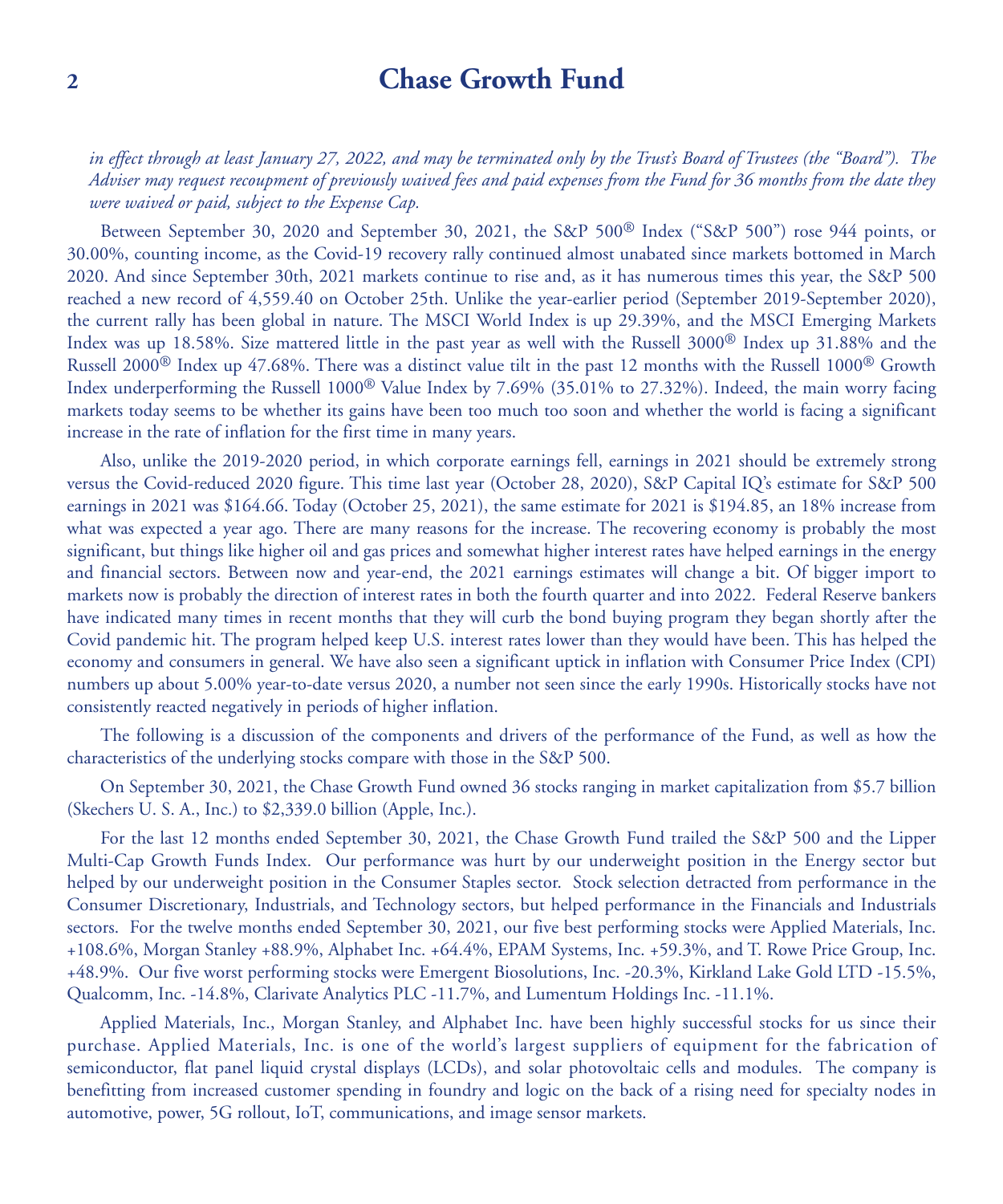Morgan Stanley is a leading financial service holding company. The company's business is divided into three segments: Institutional Securities, Wealth Management, and Investment Management. Morgan Stanley has been focusing on the Wealth Management and Investment Management segments, which are less dependent on capital markets, with the goal of increasing reliable revenue sources. The company's acquisitions of Eaton Vance and E\*Trade Financial have helped it to focus less on capital markets-driven revenue sources, and it has benefited from an increased focus on corporate lending.

Alphabet Inc. is the parent holding company of Google Inc., which operates the world's most popular internet search engine and provides a leading search marketing platform for advertisers and merchants. The company has long been the leader in search advertising dollars, accounting for over 70% of global search ad revenue. Strong focus on innovation of AI techniques and the home automation space should aid business growth in the long term, and its deepening focus on the wearables category remains a tailwind.

The chart below compares the characteristics of Chase Growth Fund stocks to the stocks in the S&P 500. Chase Growth Fund stocks have higher five-year average annual earnings per share ("EPS") growth rates of 24% vs. 16% for the S&P 500. They are expected to have earnings growth (based on consensus earnings forecasts for their underlying companies) in 2022 of 15% vs. 12%, and higher revenue growth of 11% vs. 9%. Despite the stronger EPS growth characteristics, they have sold at modestly lower price-earnings ratios ("P/E") than the S&P 500 (27.2X vs. 28.6X) based on 2022 estimated earnings. Relative to their growth rates, we believe our stocks are reasonably priced, selling at 1.16 times their five-year historical growth rates compared to 1.75 times for the S&P 500 and 1.83 times their projected one-year growth rates compared to 2.43 times for the S&P 500.



Source: Chase Investment Counsel Corporation. This information is based on certain assumptions and historical data. None of the projected information provided (including estimated EPS numbers for 2022) is a prediction of future results for the Fund or companies held in the Fund's portfolio.

#### **MARKET OUTLOOK**

The third quarter earnings season of 2021 is upon us and last week (Oct. 25-29) saw some 25% of the S&P 500 report results, including many of the very large "FAANG" stocks that have a considerable influence on market performance. According to Credit-Suisse, as of October 26, about 29% of the S&P 500 has reported third quarter earnings with 80% of them exceeding estimates by an average of 13%. However, guidance about the fourth quarter is mixed with many companies reporting unexpectedly higher labor and other costs due to several factors such as supply chain issues, shipping delays and higher commodity costs.

November 1 marks the start of the six months of the year that have historically been the best for equity markets. As always, there are many issues to watch. This includes the end of the Federal Reserve stimulus, higher interest rates and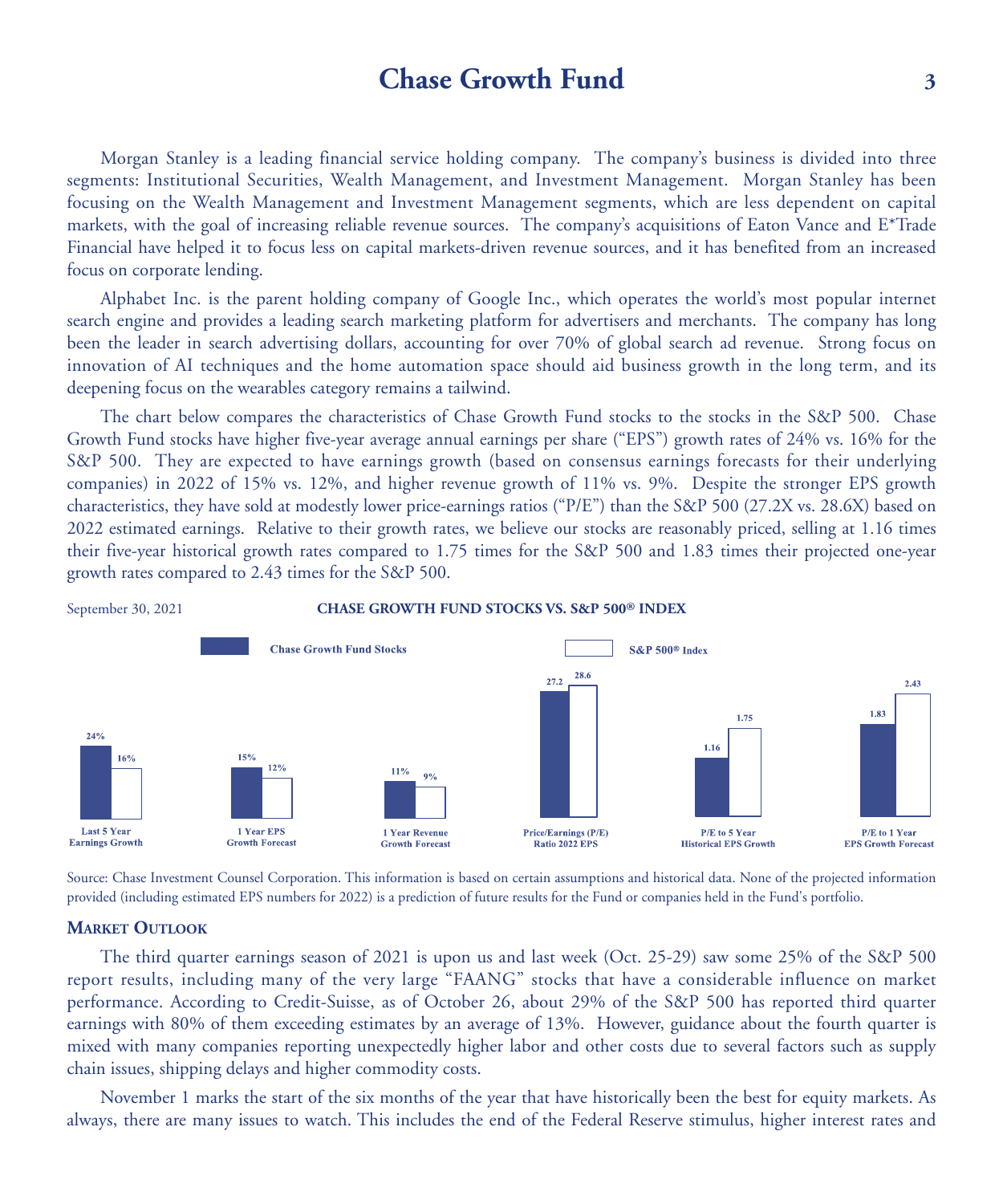inflation, higher oil and natural gas prices, and higher food prices. Earlier this year, many viewed the inflation caused by the higher prices as "transitory," but more recent comments have suggested that they will persist into 2022. U.S. consumers, at least, are in good financial shape – with the lowest debt on record and the highest household net worth.

There are several cross currents that will affect equity markets going forward. We are entering the historically seasonally strong period for equity markets (November-May). However, valuations are somewhat excessive currently. As of October 25, S&P Capital IQ estimated that S&P 500 earnings for 2021 will be \$194.85 per share. This values the index at 23.4x estimated earnings compared to five and 10-year average price/earnings multiples of 17.3x and 15.5x, respectively. Using next year's S&P 500 estimate of \$212.86 makes the index a slightly more attractive 21.5x earnings.

Given the concerns about higher interest rates and inflation going forward, we are paying special attention to companies that we believe will continue to grow earnings and revenues in this kind of environment. Estimated earnings for our companies are expected to increase 15% in 2021, versus estimated earnings growth of 12% for our S&P 500 benchmark. Our stocks now sell for about 27.2x estimated 2021 earnings versus 28.6x for the overall S&P 500. Should you have any questions or need additional information, please call us at 800-293-9104.

| <b>Chase Growth Fund</b>            | % of Net Assets |
|-------------------------------------|-----------------|
| 1. Microsoft Corp.                  | 5.7%            |
| 2. Alphabet, Inc.                   | 4.5%            |
| 3. Apple, Inc.                      | $4.2\%$         |
| 4. Avantor, Inc.                    | $4.0\%$         |
| 5. Amazon Com, Inc.                 | 3.8%            |
| 6. EPAM Systems, Inc.               | 3.8%            |
| 7. Comcast Corp.                    | 3.7%            |
| 8. Facebook, Inc.                   | 3.5%            |
| 9. Tempur Sealy International, Inc. | 3.2%            |
| 10. EBAY, Inc.                      | 3.1%            |

#### **TOP 10 HOLDINGS**



Buck

Peter W. Tuz, CFA, CFP® Robert 'Buck' C. Klintworth, CMT, CFP® Clay J. Sefter, CMT President & Director Senior Vice President Vice President

lay

Must be preceded or accompanied by a prospectus.

**Past performance does not guarantee future results.**

**Mutual fund investing involves risk. Principal loss is possible. The Chase Growth Fund invests in mid-cap companies, which involve additional risks such as limited liquidity and greater volatility. The Chase Growth Fund may invest in foreign securities traded on U.S. exchanges, which involve greater volatility and political, economic and currency risks and differences in accounting methods. Growth stocks are typically more volatile than value stocks; however, value stocks have a lower expected growth rate in earnings and sales.**

The opinions expressed above are those of the investment adviser, are subject to change, and any forecasts made cannot be guaranteed.

The S&P 500® Index is a broad-based unmanaged index of 500 stocks, which is widely recognized as representative of the equity market in general.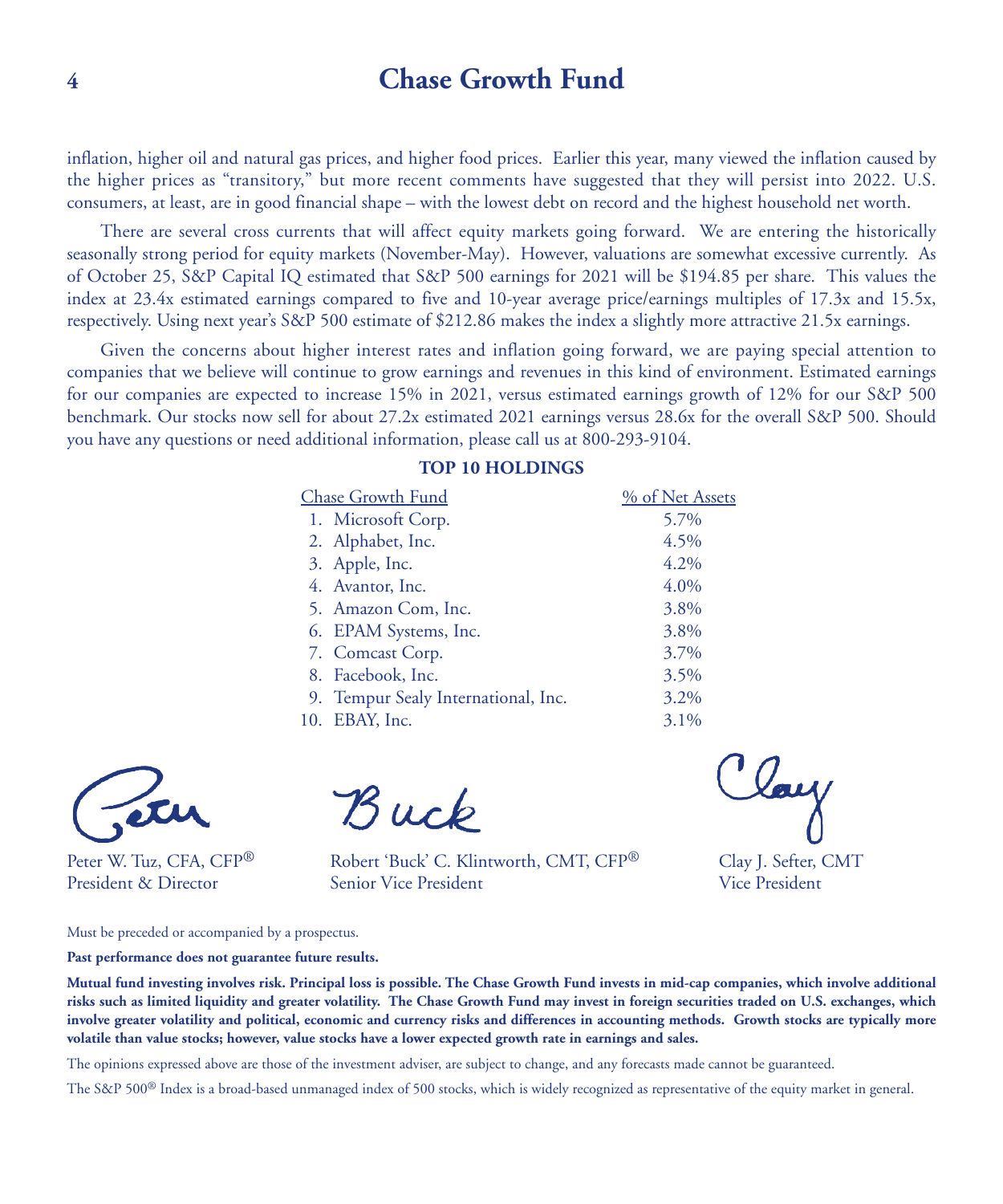The Lipper Multi-Cap Growth Funds Index measures the performance of 30 of the largest funds in the multi-cap growth category as tracked by Lipper, Inc.

The MSCI World Index is a broad global equity index that represents large and mid-cap equity performance across 23 developed markets countries.

The MSCI Emerging Markets Index captures large and mid-cap representation across 27 Emerging Markets (EM) countries.

The Russell 3000® Index is a market-capitalization-weighted equity index maintained by FTSE Russell that provides exposure to the entire U.S. stock market. The index tracks the performance of the 3,000 largest U.S.-traded stocks, which represent about 98% of all U.S.-incorporated equity securities.

The Russell 2000® Index is a small-cap stock market index that makes up the smallest 2,000 stocks in the Russell 3000 Index.

The Russell 1000® Growth Index measures the performance of the large cap growth segment of the U.S. equity universe. It includes those Russell 1000® companies with higher price-to-book ratios and higher forecasted growth values.

The Russell 1000® Value Index measures the performance of the large cap value segment of the U.S. equity universe. It includes those Russell 1000® companies with lower price-to-book ratios and lower expected growth values.

You cannot invest directly in an index.

The Consumer Price Index (CPI) is a measure of the average change over time in the prices paid by urban consumers for a market basket of consumer goods and services. Indexes are available for the U.S. and various geographic areas.

Market capitalization (cap) is the market price of an entire company, calculated by multiplying the number of shares outstanding by the price per share.

Earnings growth is the annual rate of growth of earnings from investments.

**Earnings growth and revenue growth for a fund holding does not guarantee a corresponding increase in the market price of the holding or the Fund.**

Earnings per share ("EPS") are calculated by taking the total earnings divided by the number of shares outstanding.

The Price-Earnings Ratio ("P/E") is the most common measure of how expensive a stock is.

Please note the Chase Growth Fund does not have any sales charges but management fees and other expenses still apply.

Please refer to the prospectus for further details.

Fee waivers are in effect for the Chase Growth Fund. In the absence of fee waivers, total return would be reduced.

Fund holdings and sector weightings are subject to change and are not a recommendation to buy or sell any security. Please refer to the schedule of investments for more information.

The Chase Growth Fund is distributed by Quasar Distributors, LLC.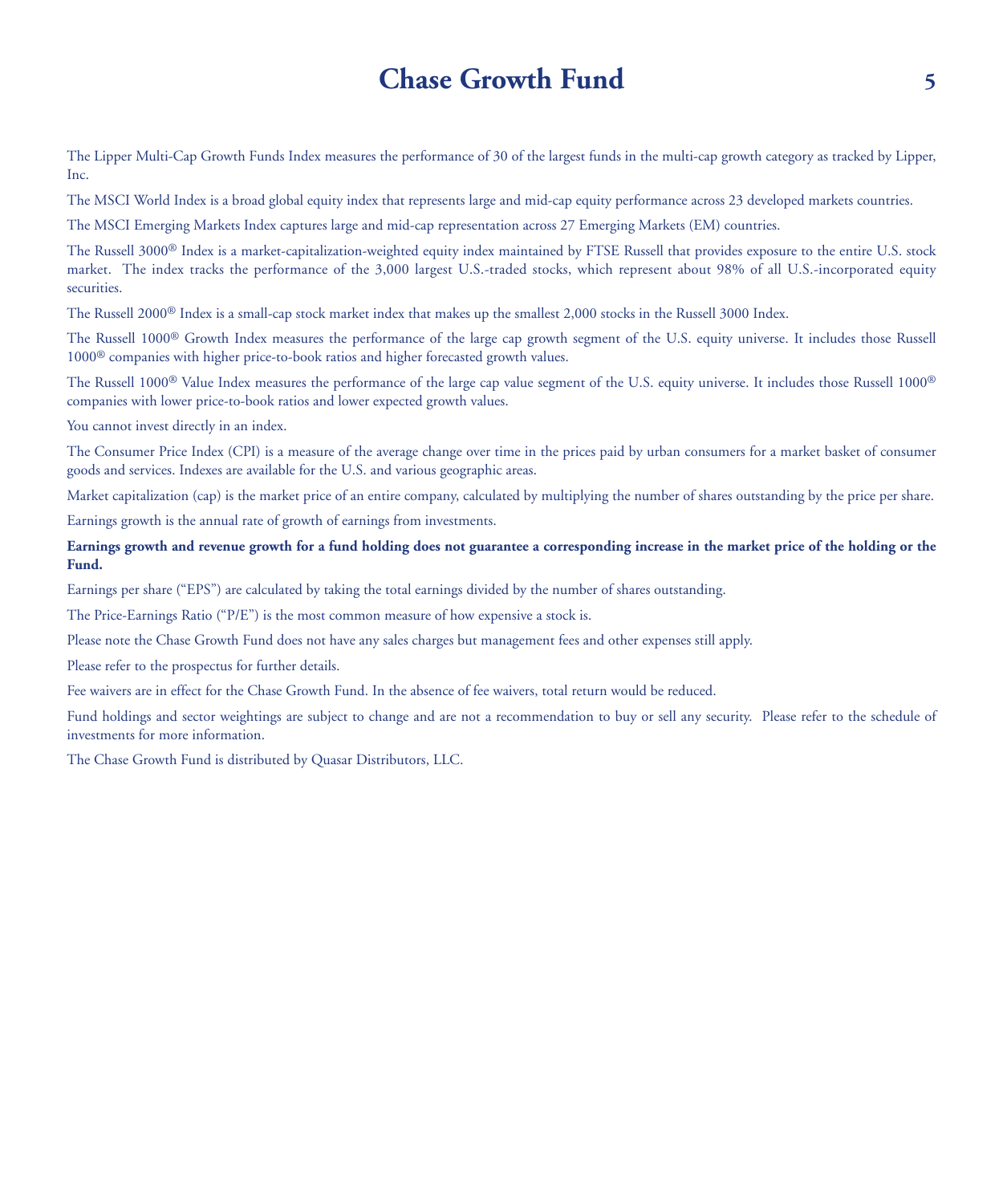#### **SECTOR ALLOCATION OF PORTFOLIO ASSETS at September 30, 2021 (Unaudited)**



Percentages represent market value as a percentage of total investments.

The Global Industry Classification Standard (GICS®) was developed by and/or is the exclusive property of MSCI, Inc. and Standard & Poor's Financial Services LLC ("S&P"). GICS is a service mark of MSCI and S&P and has been licensed for use by U.S. Bancorp Fund Services, LLC.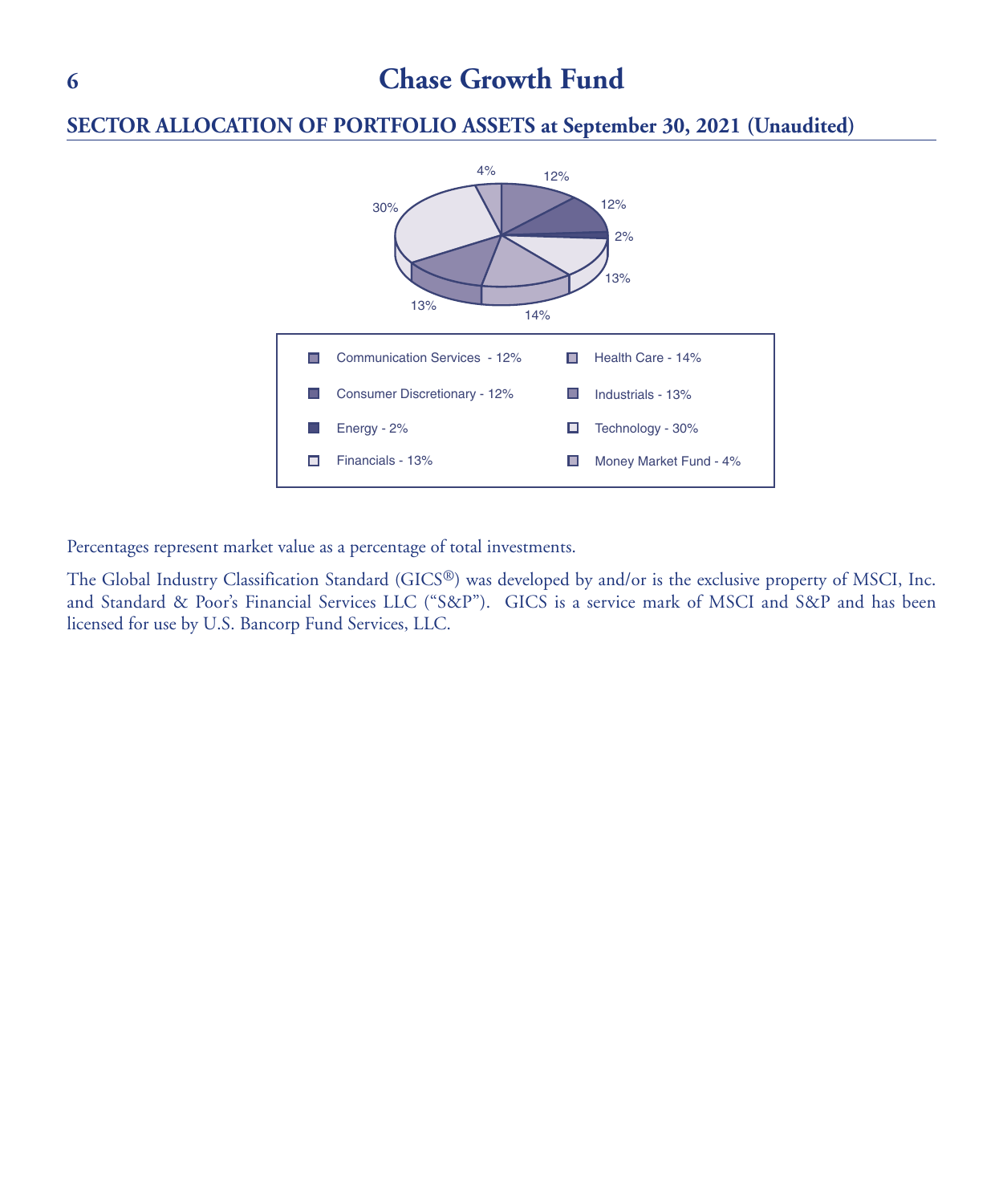#### **EXPENSE EXAMPLE at September 30, 2021 (Unaudited)**

As a shareholder of a fund, you incur two types of costs: (1) transaction costs, including sales charges (loads) on purchase payments, redemption fees, and exchange fees, and (2) ongoing costs, including management fees, distribution and/or service fees, and other fund expenses. This Example is intended to help you understand your ongoing costs (in dollars) of investing in the Fund and to compare these costs with the ongoing costs of investing in other mutual funds. The Example is based on an investment of \$1,000 invested at the beginning of the period and held for the entire period  $(4/1/21 - 9/30/21).$ 

#### **Actual Expenses**

The first line of the tables below provides information about actual account values and actual expenses. Although the Fund charges no sales load or transaction fees, you will be assessed fees for outgoing wire transfers, returned checks, and stop payment orders at prevailing rates charged by U.S. Bancorp Fund Services, LLC, the Fund's transfer agent. The Example below includes, but is not limited to, management fees, shareholder servicing fees, fund accounting, custody and transfer agent fees. You may use the information in this line, together with the amount you invested, to estimate the expenses that you paid over the period. Simply divide your account value by \$1,000 (for example, an \$8,600 account value divided by  $$1,000 = 8.6$ , then multiply the result by the number in the first line under the heading entitled "Expenses Paid During Period" to estimate the expenses you paid on your account during this period.

#### **Hypothetical Example for Comparison Purposes**

The second line of the tables below provides information about hypothetical account values and hypothetical expenses based on the Fund's actual expense ratio and an assumed rate of return of 5% per year before expenses, which is not the Fund's actual return. The hypothetical account values and expenses may not be used to estimate the actual ending account balance or expenses you paid for the period. You may use this information to compare the ongoing costs of investing in the Fund and other funds. To do so, compare this 5% hypothetical example with the 5% hypothetical examples that appear in the shareholder reports of the other funds. Please note that the expenses shown in the table are meant to highlight your ongoing costs only and do not reflect any transaction costs, such as sales charges (loads), redemption fees, or exchange fees. Therefore, the second line of the tables is useful in comparing ongoing costs only, and will not help you determine the relative total costs of owning different funds. In addition, if these transaction costs were included, your costs would have been higher.

|                                          | <b>Beginning Account</b><br>Value 4/1/21 | <b>Ending Account</b><br>Value 9/30/21 | Expenses Paid During<br>Period $4/1/21 - 9/30/21$ <sup>*</sup> |
|------------------------------------------|------------------------------------------|----------------------------------------|----------------------------------------------------------------|
| <b>Chase Growth Fund (Class N)</b>       |                                          |                                        |                                                                |
| Actual                                   | \$1,000.00                               | \$1,091,10                             | \$5.77                                                         |
| Hypothetical (5% return before expenses) | \$1,000.00                               | \$1,019.55                             | \$5.57                                                         |

\* Expenses are equal to the annualized expense ratio of 1.10% for the period, multiplied by the average account value over the period, multiplied by 183 (days in most recent fiscal half-year) / 365 days to reflect the one-half year expense.

|                                                | <b>Beginning Account</b> | <b>Ending Account</b> | Expenses Paid During                   |
|------------------------------------------------|--------------------------|-----------------------|----------------------------------------|
|                                                | Value 4/1/21             | Value 9/30/21         | Period $4/1/21 - 9/30/21$ <sup>*</sup> |
| <b>Chase Growth Fund (Institutional Class)</b> |                          |                       |                                        |
| Actual                                         | \$1,000.00               | \$1,092,00            | \$5.19                                 |
| Hypothetical (5% return before expenses)       | \$1,000.00               | \$1,020,10            | \$5.01                                 |

\* Expenses are equal to the annualized expense ratio of 0.99% for the period, multiplied by the average account value over the period, multiplied by 183 (days in most recent fiscal half-year) / 365 days to reflect the one-half year expense.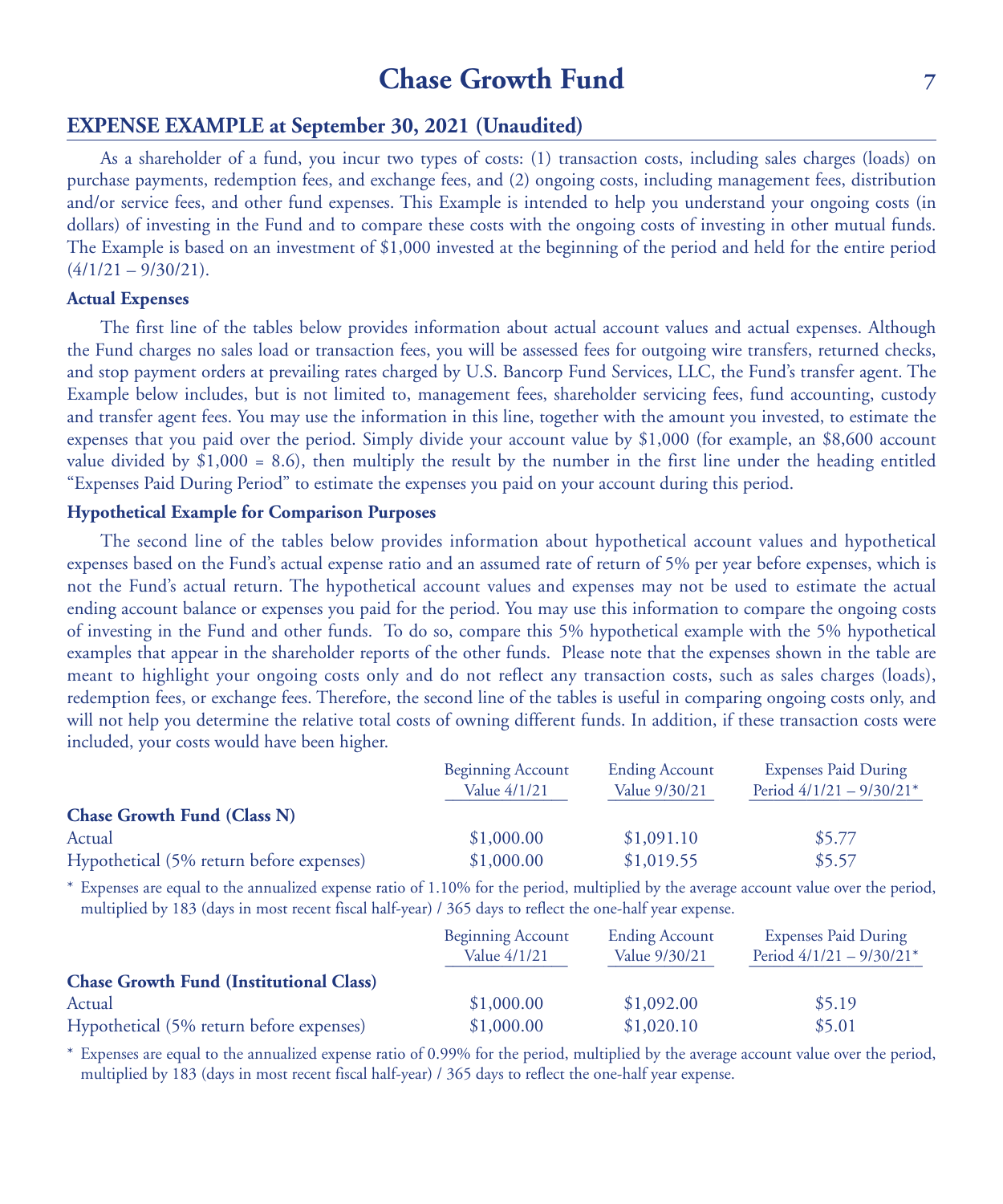Comparison of the change in value of a hypothetical \$10,000 investment in the Chase Growth Fund – Class N Shares versus the Lipper Multi-Cap Growth Funds Index and the S&P 500® Index



*Performance data quoted represents past performance and does not guarantee future results. The investment return and principal value of an investment will fluctuate so that an investor's shares, when redeemed, may be worth more or less than their original cost. Current performance of the Fund may be lower or higher than the performance quoted. The most recent month-end performance may be obtained by visiting our website at www.chasegrowthfund.com.*

S&P 500<sup>®</sup> Index 16.63% 16.63%

Returns reflect reinvestment of dividends and capital gains distributions. The performance data and graph do not reflect the deduction of taxes that a shareholder may pay on dividends, capital gains distributions, or redemption of Fund shares. Performance data shown does not reflect the 2.00% redemption fee imposed on shares held 60 days or less. If it did, total returns would be reduced. Indices do not incur expenses and are not available for investment.

The Lipper Multi-Cap Growth Funds Index measures the performance of 30 of the largest funds in the multi-cap growth category as tracked by Lipper, Inc. The index is comprised of funds that invest at least 75% of their equity assets in companies with any market capitalization over an extended period of time. Multi-cap growth funds typically have above average characteristics compared to the S&P SuperComposite 1500 Index.

The S&P 500® Index is an unmanaged capitalization-weighted index of 500 stocks designed to represent the broad domestic economy.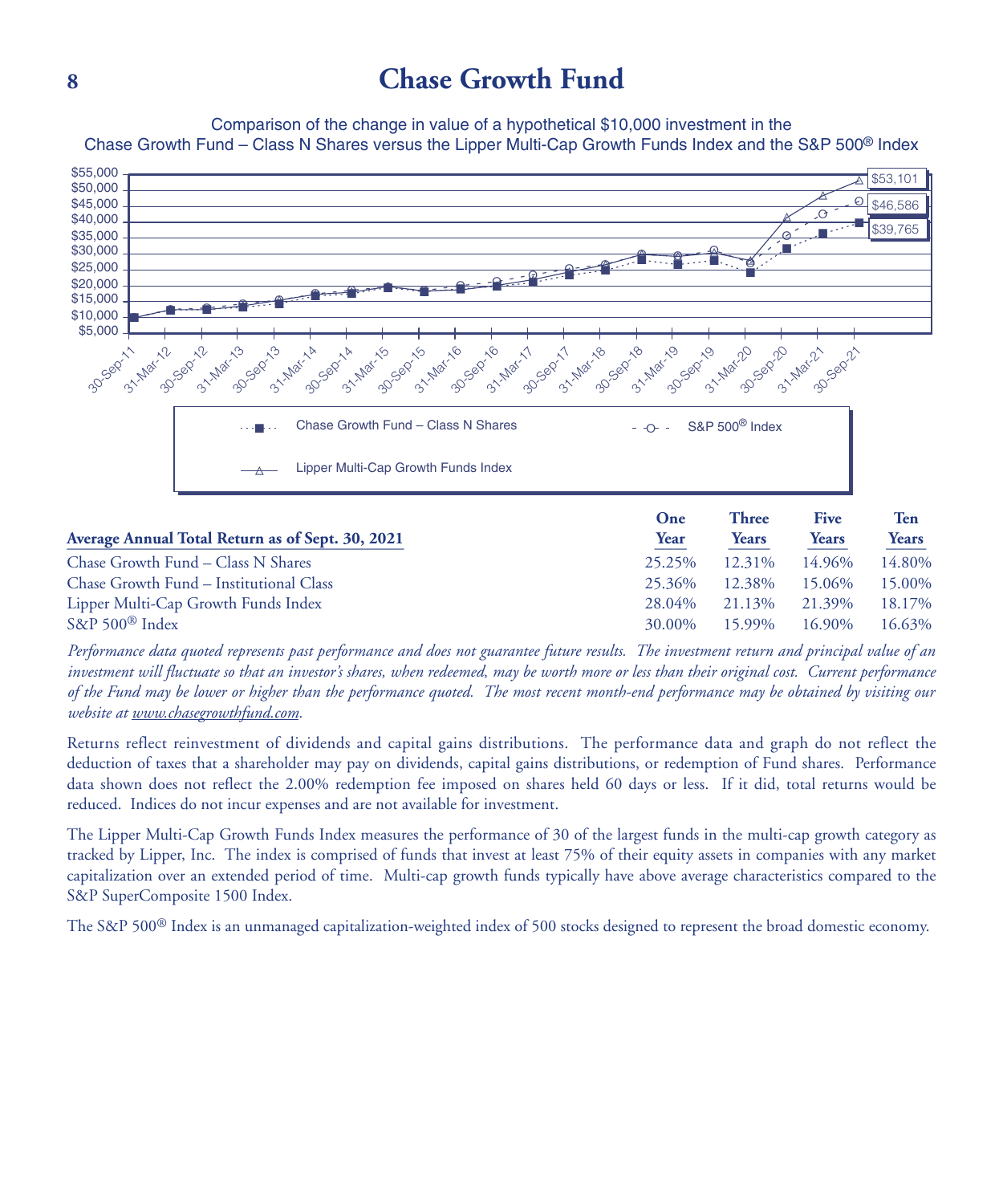### **SCHEDULE OF INVESTMENTS at September 30, 2021**

| <b>Shares</b> | <b>COMMON STOCKS - 96.3%</b>                                                                         | Value       |
|---------------|------------------------------------------------------------------------------------------------------|-------------|
|               | Asset Management $-4.7\%$                                                                            |             |
| 1,801         |                                                                                                      | \$1,510,427 |
| 11,325        |                                                                                                      | 2,227,627   |
|               |                                                                                                      | 3,738,054   |
|               | <b>Broadcast Media - 3.7%</b>                                                                        |             |
| 52,395        |                                                                                                      | 2,930,452   |
|               | Building $-1.2%$                                                                                     |             |
| 11,278        | D.R. Horton, Inc. $\dots\dots\dots\dots\dots\dots\dots\dots\dots\dots\dots\dots\dots\dots\dots\dots$ | 947,014     |
|               | <b>Business Services - 2.0%</b>                                                                      |             |
| 2,672         | MSCI, Inc.                                                                                           | 1,625,484   |
|               | Computer Hardware - 4.2%                                                                             |             |
| 23,781        |                                                                                                      | 3,365,012   |
|               | Computer - Semiconductors - 2.8%                                                                     |             |
| 17,305        |                                                                                                      | 2,227,673   |
|               | Computer Software - 16.4%                                                                            |             |
| 3,230         |                                                                                                      | 1,859,576   |
| 10,149        |                                                                                                      | 1,796,373   |
| 5,275         |                                                                                                      | 3,009,282   |
| 16,210        |                                                                                                      | 4,569,923   |
| 21,050        |                                                                                                      | 1,834,086   |
|               |                                                                                                      | 13,069,240  |
|               | Conglomerates $-1.5%$                                                                                |             |
| 6,124         |                                                                                                      |             |
|               | $Drugs - Property - 1.8%$                                                                            |             |
| 7,265         |                                                                                                      | 1,410,427   |
|               | <b>Electrical Components - 2.9%</b>                                                                  |             |
| 19,953        |                                                                                                      | 2,300,980   |
|               | Electrical Equipment $-3.0\%$                                                                        |             |
| 15,948        |                                                                                                      | 2,381,196   |
|               | Energy/Oil & Gas Exploration & Production - 1.9%                                                     |             |
| 9,150         |                                                                                                      | 1,523,567   |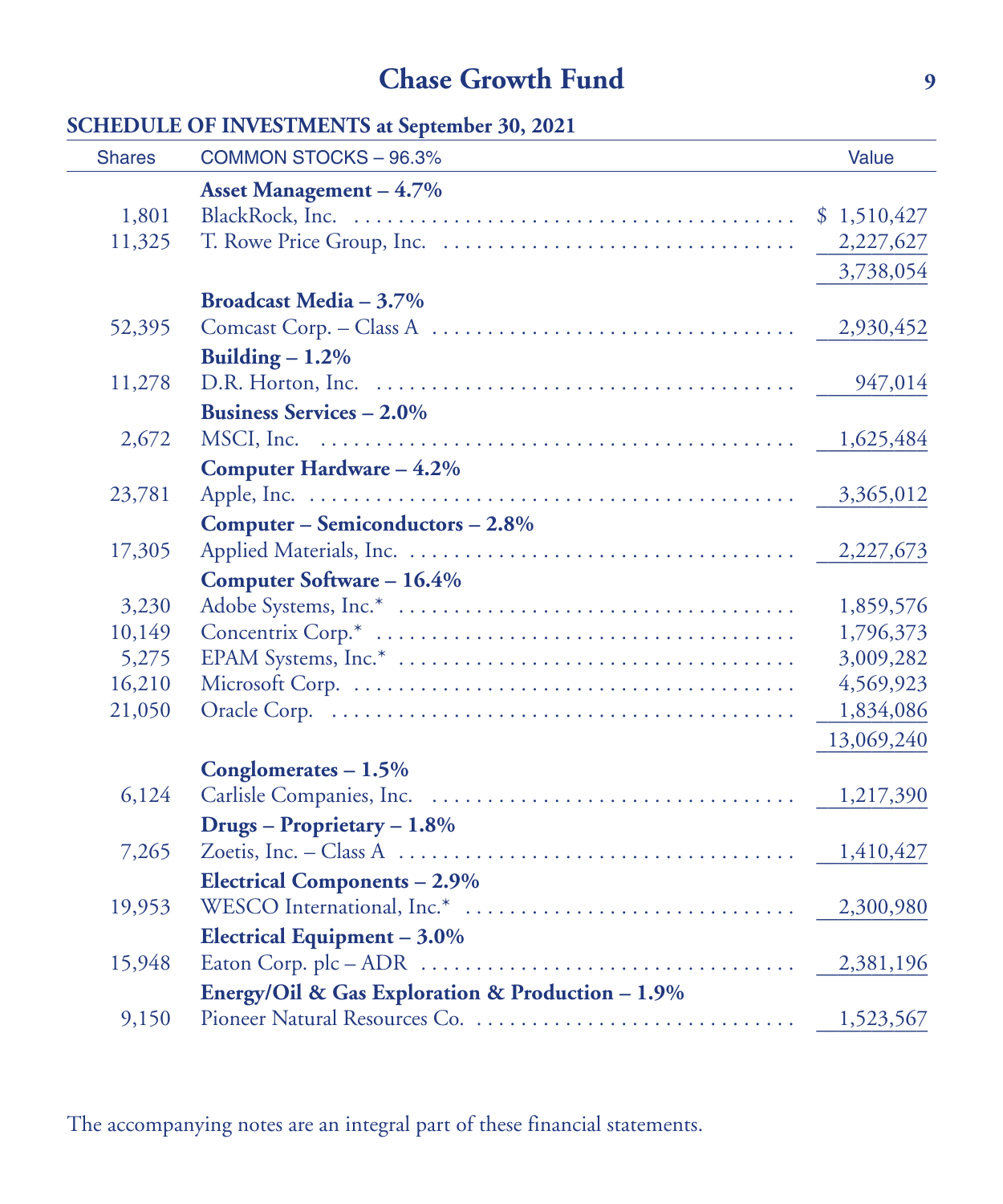### **SCHEDULE OF INVESTMENTS at September 30, 2021, Continued**

| <b>Shares</b> |                                                | Value       |
|---------------|------------------------------------------------|-------------|
|               | Engineering/Construction - 4.6%                |             |
| 9,640         |                                                | \$1,277,589 |
| 21,025        |                                                | 2,393,066   |
|               |                                                | 3,670,655   |
|               | Finance/Banks-1.9%                             |             |
| 15,914        |                                                | 1,548,591   |
|               | <b>Finance/Information Services - 2.0%</b>     |             |
| 7,154         |                                                | 1,593,554   |
|               | Financial Services - Diversified - 2.2%        |             |
| 10,440        |                                                | 1,749,013   |
|               | Footwear $-1.2\%$                              |             |
| 22,890        |                                                | 964,127     |
|               | Health Care Benefits - 3.0%                    |             |
| 8,846         |                                                | 2,400,008   |
|               | Health Care Products - 4.0%                    |             |
| 77,874        |                                                | 3,185,047   |
|               | Health Care Services - 2.9%                    |             |
| 9,825         |                                                | 2,353,481   |
|               | Home Furnishings/Furniture - 3.3%              |             |
| 55,901        |                                                | 2,594,365   |
|               | <b>Insurance - Disability/Life - 1.8%</b>      |             |
| 13,910        |                                                | 1,463,332   |
|               | <b>Internet Retail - 6.9%</b>                  |             |
| 923           |                                                | 3,032,092   |
| 35,042        |                                                | 2,441,376   |
|               |                                                | 5,473,468   |
|               | <b>Internet Software &amp; Services - 7.9%</b> |             |
| 1,333         |                                                | 3,563,802   |
| 8,188         |                                                | 2,778,925   |
|               |                                                | 6,342,727   |
|               | Medical Products - 2.7%                        |             |
| 8,321         |                                                | 2,194,414   |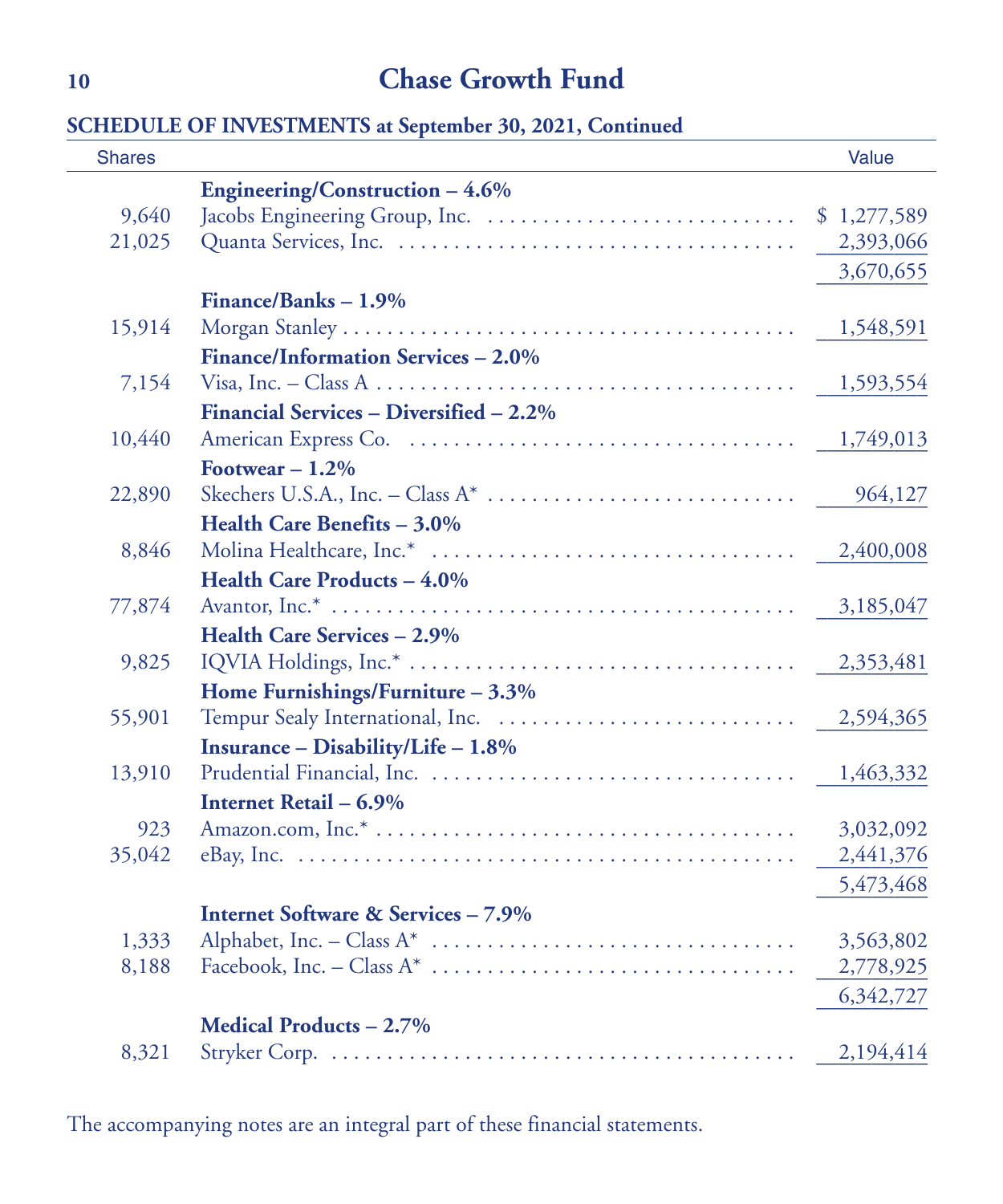#### **SCHEDULE OF INVESTMENTS at September 30, 2021, Continued**

| <b>Shares</b> |                                                                | Value        |
|---------------|----------------------------------------------------------------|--------------|
|               | Railroad $-1.2\%$                                              |              |
| 3,661         |                                                                | 990,813      |
|               | Semiconductors - 4.6%                                          |              |
| 7,128         |                                                                | 1,476,636    |
| 12,987        |                                                                | 2,171,297    |
|               |                                                                | 3,647,933    |
|               | Total Common Stocks (Cost $$52,495,748$ )                      | 76,908,017   |
|               | MONEY MARKET FUND $-3.8\%$                                     |              |
| 3,049,635     | Invesco STIT Treasury Portfolio – Institutional Class, 0.01%#  | 3,049,635    |
|               | Total Money Market Fund $(Cost $3,049,635)$                    | 3,049,635    |
|               | Total Investments in Securities (Cost $$55,545,383$ ) - 100.1% | 79,957,652   |
|               | Liabilities in Excess of Other Assets $ (0.1)\%$               | (75, 183)    |
|               |                                                                | \$79,882,469 |

ADR American Depository Receipt

- \* Non-income producing security.
- # Rate shown is the 7-day annualized yield as of September 30, 2021.

The Global Industry Classification Standard (GICS®) was developed by and/or is the exclusive property of MSCI, Inc. and Standard & Poor's Financial Services LLC ("S&P"). GICS is a service mark of MSCI and S&P and has been licensed for use by U.S. Bancorp Fund Services, LLC.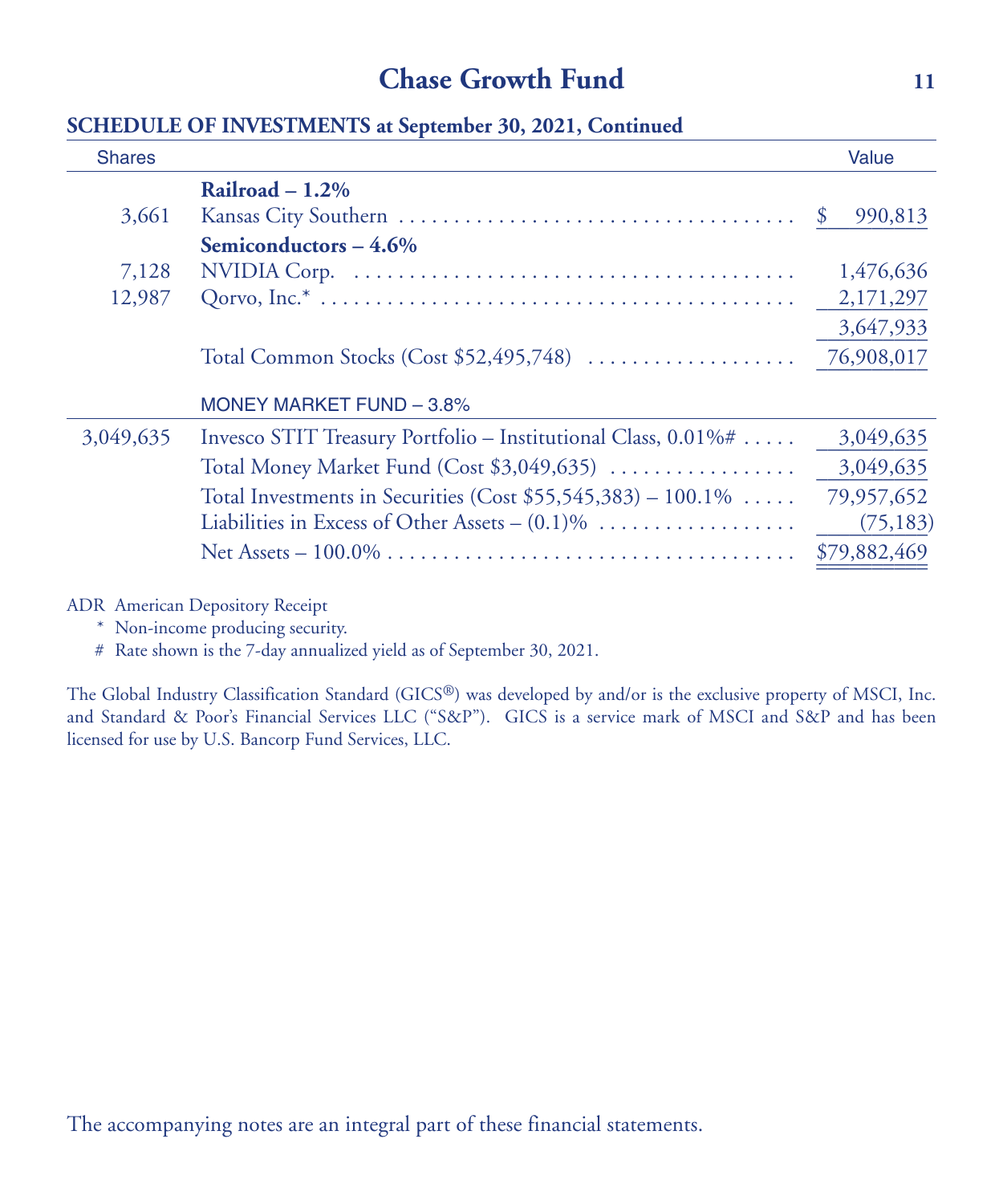### **STATEMENT OF ASSETS AND LIABILITIES at September 30, 2021**

| Receivables |                |
|-------------|----------------|
|             | $1,40^{\circ}$ |
|             | 19,587         |
|             | 5,715          |
|             |                |
|             |                |

#### **LIABILITIES**  $p = 11$

| Payables |              |
|----------|--------------|
|          | 42,837       |
|          | 8,709        |
|          | 22,500       |
|          | 3,950        |
|          | 17,471       |
|          | 11,629       |
|          | 2,828        |
|          | 2,404        |
|          | 2,500        |
|          | 4,333        |
|          | 753          |
|          | 119,914      |
|          | \$79,882,469 |
|          |              |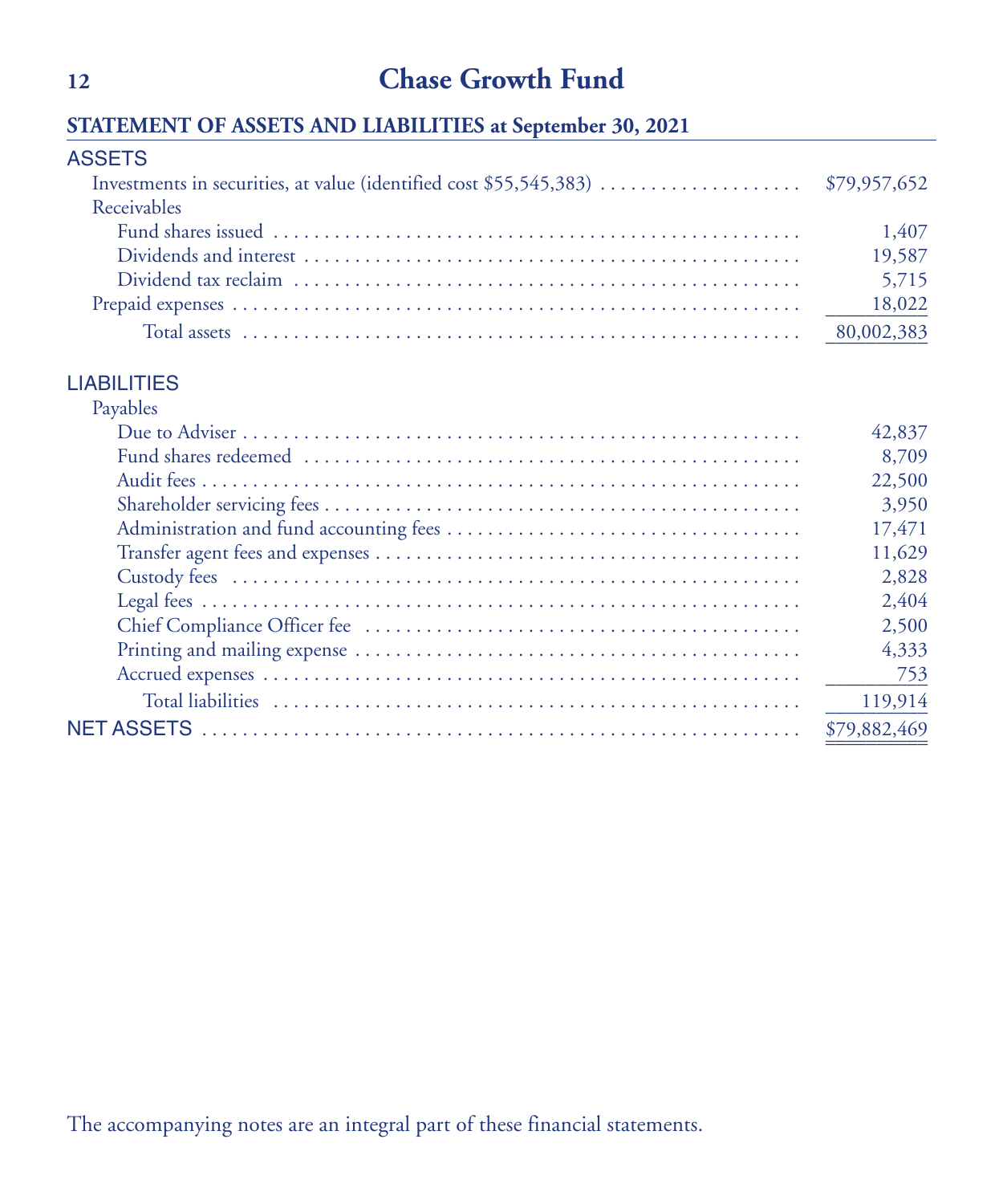### **STATEMENT OF ASSETS AND LIABILITIES at September 30, 2021, Continued**

# CALCULATION OF NET ASSET VALUE PER SHARE

| <b>Class N Shares</b>                                                                                                     |              |
|---------------------------------------------------------------------------------------------------------------------------|--------------|
|                                                                                                                           | \$41,715,142 |
| Shares issued and outstanding [unlimited number of shares                                                                 |              |
|                                                                                                                           | 2,720,956    |
| Net asset value, offering and redemption price per share $\dots \dots \dots \dots \dots \dots \dots \dots \dots$ \$ 15.33 |              |
| <b>Institutional Class Shares</b>                                                                                         |              |
|                                                                                                                           | \$38,167,327 |
| Shares issued and outstanding [unlimited number of shares                                                                 |              |
|                                                                                                                           |              |
|                                                                                                                           |              |
| <b>COMPONENTS OF NET ASSETS</b>                                                                                           |              |
|                                                                                                                           | \$42,548,853 |
|                                                                                                                           | 37, 333, 616 |
|                                                                                                                           | \$79,882,469 |
|                                                                                                                           |              |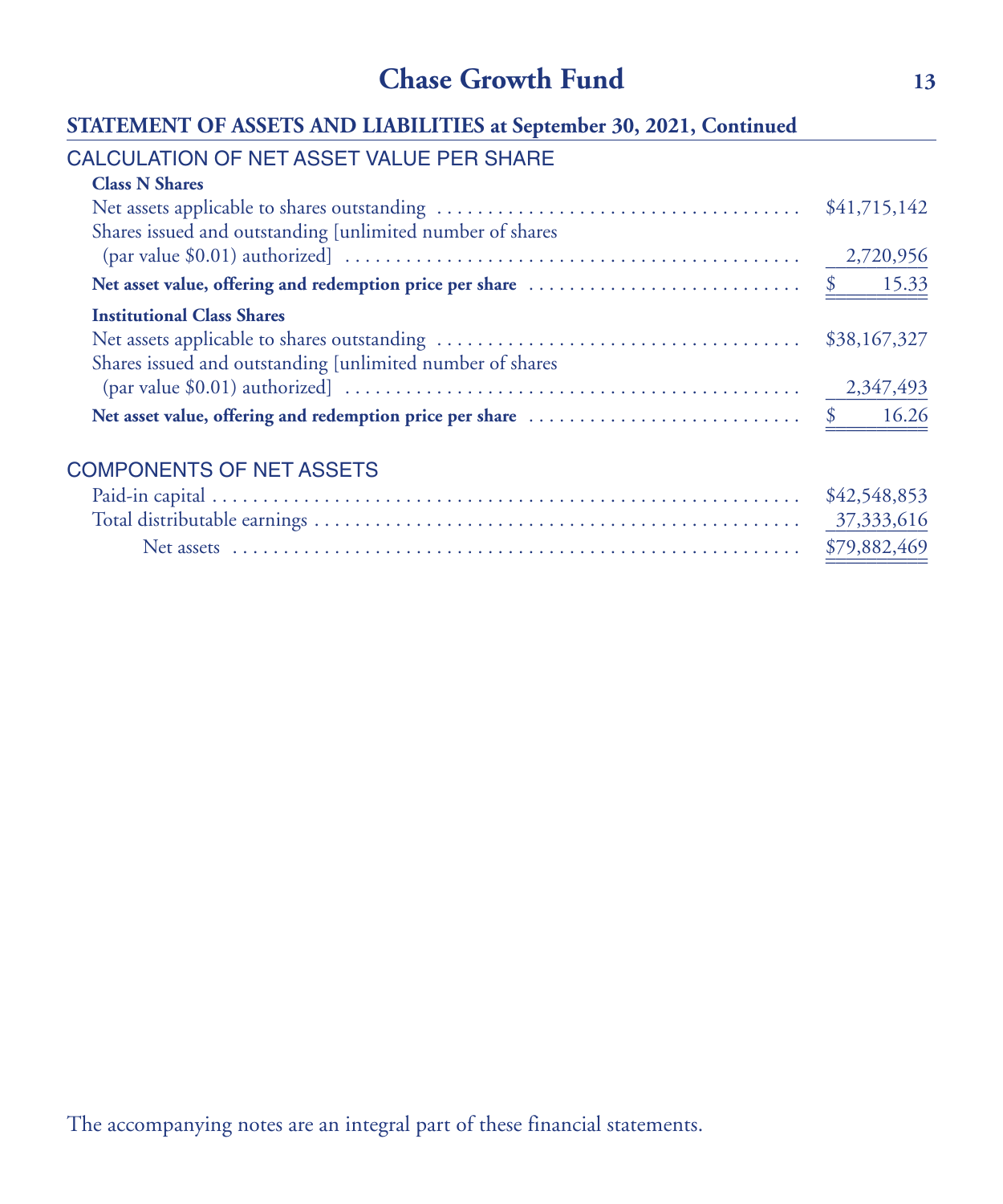### **STATEMENT OF OPERATIONS For the Year Ended September 30, 2021**

| <b>INVESTMENT INCOME</b>                                     |            |
|--------------------------------------------------------------|------------|
| Income                                                       |            |
| Dividends (net of foreign tax withheld of \$882) $\ldots$ \$ | 723,372    |
|                                                              | 268        |
|                                                              | 723,640    |
| <b>Expenses</b>                                              |            |
|                                                              | 577,773    |
| Administration and fund accounting fees (Note 4)             | 104,182    |
|                                                              | 68,326     |
| Shareholder servicing fees – Class N Shares (Note 5)         | 42,146     |
|                                                              | 34,716     |
|                                                              | 22,500     |
|                                                              | 15,889     |
|                                                              | 15,001     |
|                                                              | 14,864     |
|                                                              | 14,281     |
|                                                              | 10,643     |
|                                                              | 3,035      |
|                                                              | 8,116      |
|                                                              | 931,472    |
|                                                              | (91,200)   |
|                                                              | 840,272    |
|                                                              | (116, 632) |

### REALIZED AND UNREALIZED GAIN ON INVESTMENTS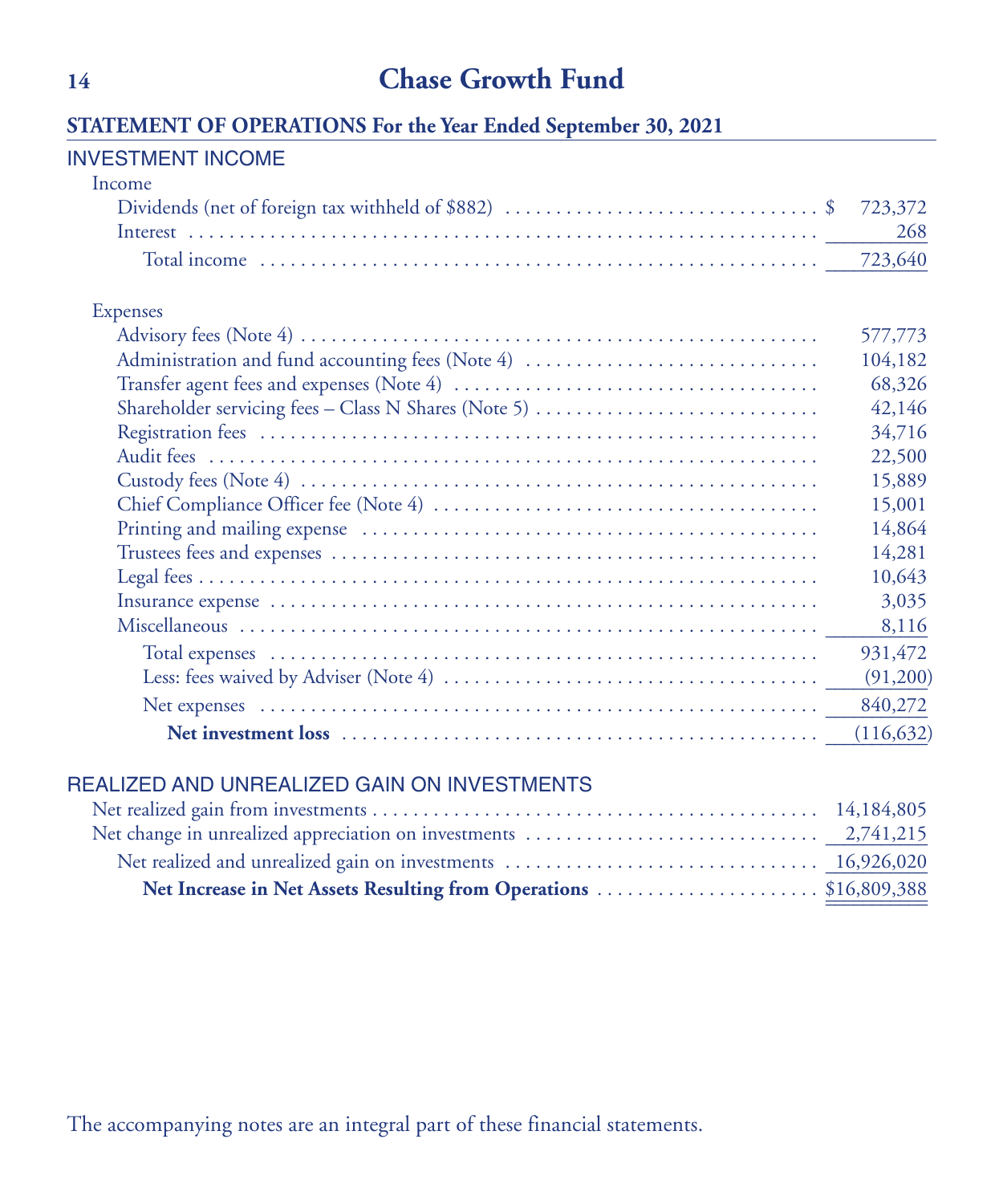(This Page Intentionally Left Blank.)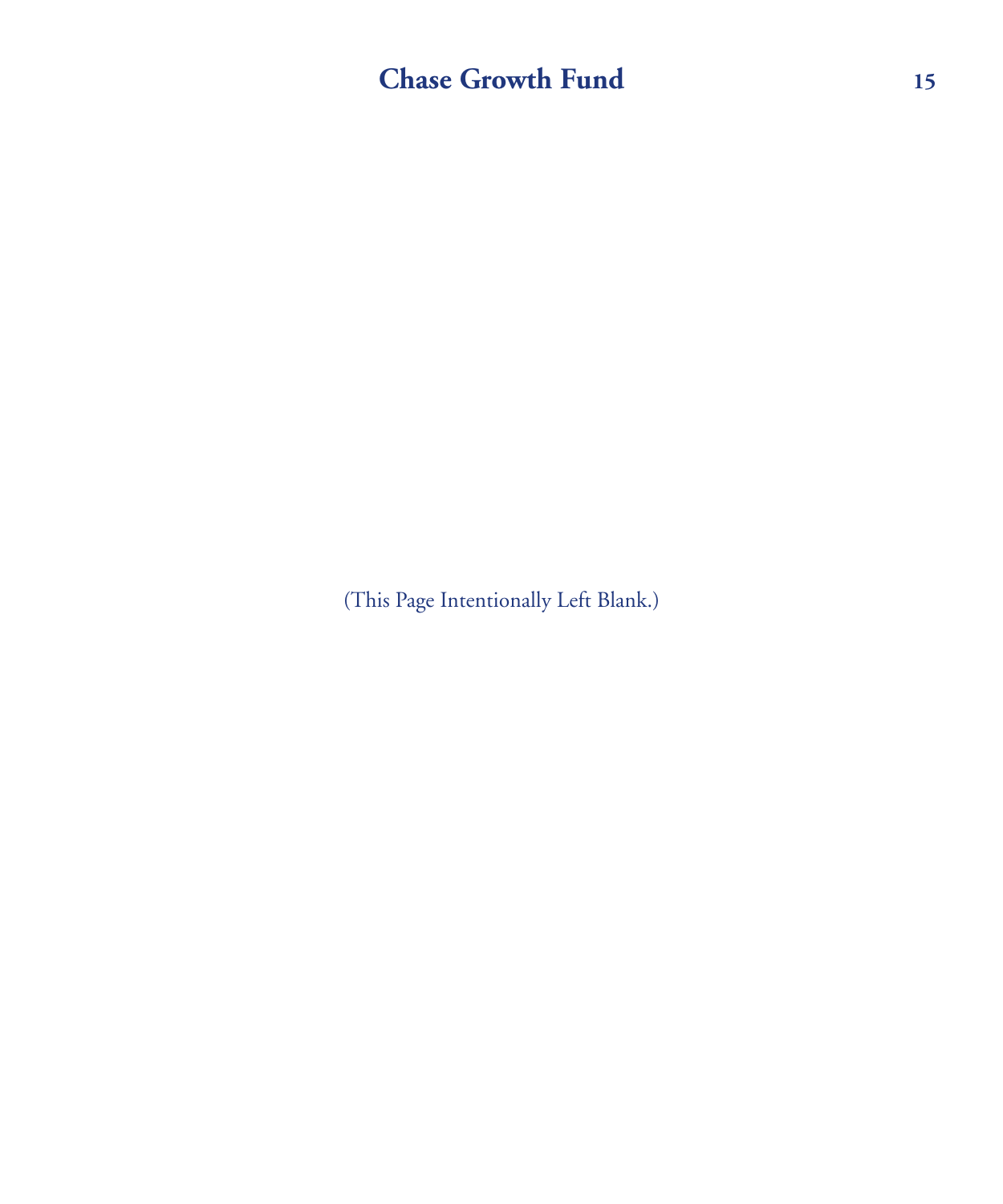### **STATEMENTS OF CHANGES IN NET ASSETS**

|                                                                  | <b>Year Ended</b><br>Sept. 30, 2021 | <b>Year Ended</b><br>Sept. 30, 2020 |
|------------------------------------------------------------------|-------------------------------------|-------------------------------------|
| NET INCREASE/(DECREASE) IN NET ASSETS FROM:<br><b>OPERATIONS</b> |                                     |                                     |
|                                                                  | (116, 632)<br>$\mathcal{S}$         | $\mathcal{S}$<br>(259, 104)         |
|                                                                  | 14,184,805                          | 5,732,370                           |
| Capital gain distribution from regulated investment company      |                                     | 35                                  |
| Net change in unrealized appreciation on investments             | 2,741,215                           | 513,345                             |
| Net increase in net assets                                       |                                     |                                     |
|                                                                  | 16,809,388                          | 5,986,646                           |
| <b>DISTRIBUTIONS TO SHAREHOLDERS</b>                             |                                     |                                     |
|                                                                  | (2,943,764)                         | (3, 412, 024)                       |
|                                                                  | (2,342,525)                         | (3,732,449)                         |
| Total distributions to shareholders                              | (5,286,289)                         | (7, 144, 473)                       |
| <b>CAPITAL SHARE TRANSACTIONS</b>                                |                                     |                                     |
| Net increase/(decrease) in net assets derived                    |                                     |                                     |
| from net change in outstanding shares (a)                        | (1,545,188)                         | 2,157,827                           |
| Total increase in net assets                                     | 9,977,911                           | 1,000,000                           |
| <b>NET ASSETS</b>                                                |                                     |                                     |
|                                                                  | 69,904,558                          | 68,904,558                          |
|                                                                  | \$79,882,469                        | \$69,904,558                        |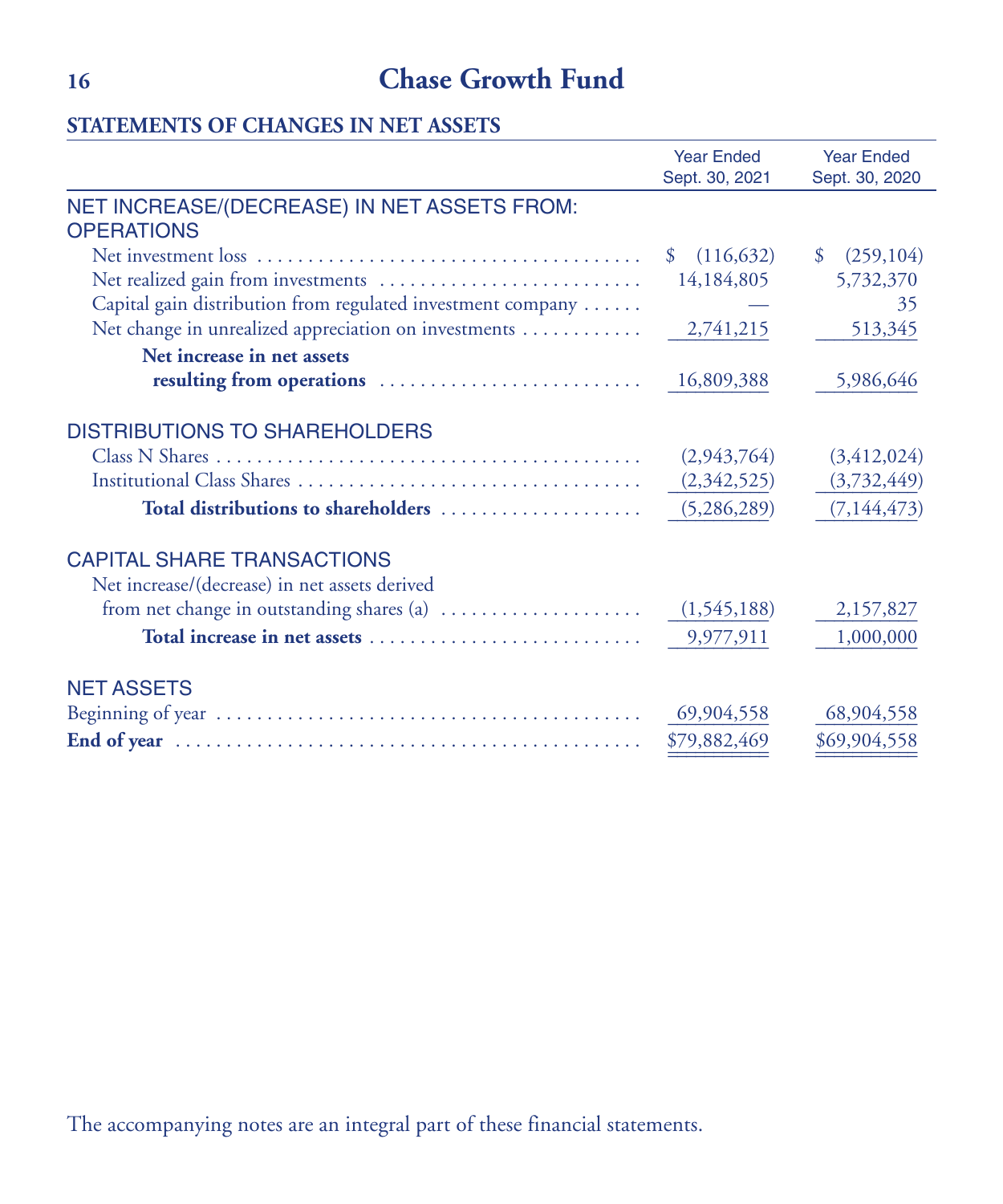### **STATEMENTS OF CHANGES IN NET ASSETS, Continued**

(a) A summary of share transactions is as follows:

### **Class N Shares**

|                                                      | <b>Year Ended</b><br>Sept. 30, 2021 |                 |               | <b>Year Ended</b><br>Sept. 30, 2020 |
|------------------------------------------------------|-------------------------------------|-----------------|---------------|-------------------------------------|
|                                                      | <b>Shares</b>                       | Paid-in Capital | <b>Shares</b> | Paid-in Capital                     |
| Shares sold                                          | 88,033                              | \$1,291,166     | 124,191       | \$1,474,313                         |
| Proceeds from shares issued                          |                                     |                 |               |                                     |
|                                                      |                                     |                 | 843,021       | 10,522,424                          |
| Shares issued on reinvestments                       |                                     |                 |               |                                     |
| of distributions                                     | 208,757                             | 2,786,900       | 269,165       | 3,229,976                           |
| Shares redeemed <sup>*</sup>                         | (445, 926)                          | (6, 401, 922)   | (871, 247)    | (10,553,422)                        |
| Net increase/(decrease) $\dots\dots\dots\dots\dots$  | (149, 136)                          | \$(2,323,856)   | 365,130       | 4,673,291                           |
| $*$ Net of redemption fees of $\dots\dots\dots\dots$ |                                     | 3,029           |               | 751                                 |

### **Institutional Class Shares**

|                                                      | <b>Year Ended</b><br>Sept. 30, 2021 |                 |               | <b>Year Ended</b><br>Sept. 30, 2020 |
|------------------------------------------------------|-------------------------------------|-----------------|---------------|-------------------------------------|
|                                                      | <b>Shares</b>                       | Paid-in Capital | <b>Shares</b> | Paid-in Capital                     |
| Shares sold                                          | 163,865                             | \$2,468,715     | 241,306       | \$2,971,362                         |
| Proceeds from shares issued                          |                                     |                 |               |                                     |
|                                                      |                                     |                 | 770,844       | 10,147,547                          |
| Shares issued on reinvestments                       |                                     |                 |               |                                     |
| of distributions                                     | 148,143                             | 2,097,700       | 272,307       | 3,447,405                           |
| Shares redeemed <sup>*</sup>                         | (259,075)                           | (3,787,747)     | (1,651,346)   | (19,081,778)                        |
| Net increase/(decrease) $\dots\dots\dots\dots\dots$  | 52,933                              | 778,668         | (366, 889)    | \$(2,515,464)                       |
| $*$ Net of redemption fees of $\dots\dots\dots\dots$ |                                     | 2,631           |               | -81                                 |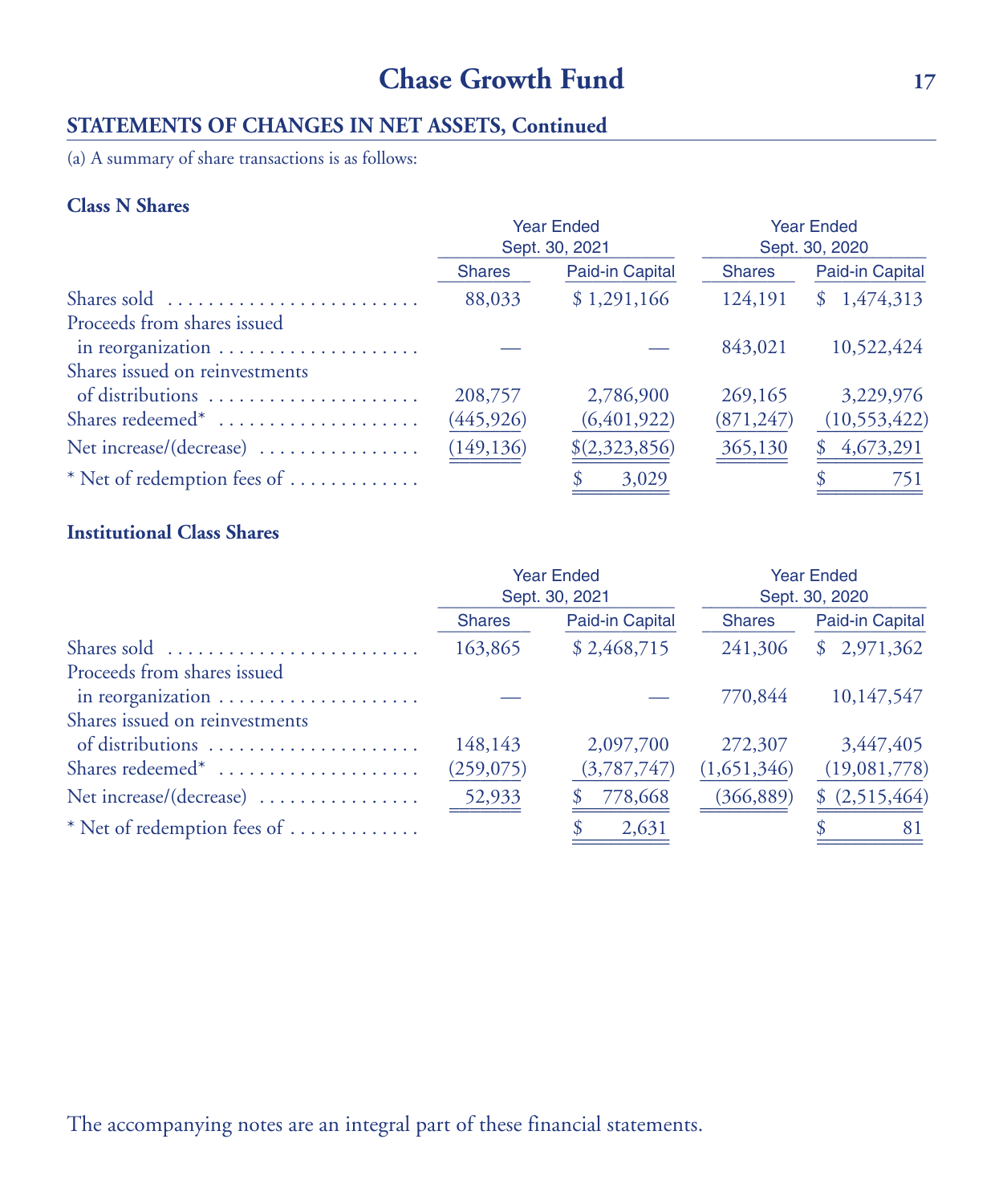### **FINANCIAL HIGHLIGHTS**

### **For a share outstanding throughout each year**

#### **Class N Shares**

|                                                                 | Year Ended September 30, |            |            |            |            |
|-----------------------------------------------------------------|--------------------------|------------|------------|------------|------------|
|                                                                 | 2021                     | 2020       | 2019       | 2018       | 2017       |
| Net asset value, beginning of year                              | \$13.21                  | \$13.01    | \$14.66    | \$13.67    | \$12.63    |
| Income from investment operations:                              |                          |            |            |            |            |
| Net investment $loss^{(1)}$                                     | (0.03)                   | (0.05)     | (0.05)     | (0.05)     | (0.03)     |
| Net realized and unrealized                                     |                          |            |            |            |            |
| $gain/(\text{loss})$ on investments $\ldots \ldots \ldots$      | 3.21                     | 1.66       | (0.18)     | 2.57       | 2.12       |
| Total from investment operations                                | 3.18                     | 1.61       | (0.23)     | 2.52       | 2.09       |
| Less distributions:                                             |                          |            |            |            |            |
| From net realized gain on investments                           | (1.06)                   | (1.41)     | (1.42)     | (1.53)     | (1.05)     |
|                                                                 | (1.06)                   | (1.41)     | (1.42)     | (1.53)     | (1.05)     |
| Paid-in capital from redemption fees <sup>(1)(2)</sup>          | 0.00                     | 0.00       | 0.00       | 0.00       | 0.00       |
| Net asset value, end of year                                    | \$15.33                  | \$13.21    | \$13.01    | \$14.66    | \$13.67    |
| Total return $\ldots \ldots \ldots \ldots \ldots \ldots \ldots$ | 25.25%                   | 13.45%     | $-0.32\%$  | 20.10%     | 18.02%     |
| Ratios/supplemental data:                                       |                          |            |            |            |            |
| Net assets, end of year (thousands)                             | \$41,715                 | \$37,914   | \$32,593   | \$40,480   | \$43,936   |
| Ratio of expenses to average net assets:                        |                          |            |            |            |            |
| Before fee waiver                                               | 1.26%                    | 1.29%      | 1.23%      | 1.19%      | 1.26%      |
| After fee waiver                                                | 1.14%                    | 1.25%      | 1.23%      | 1.19%      | 1.26%      |
| Ratio of net investment loss                                    |                          |            |            |            |            |
| to average net assets:                                          |                          |            |            |            |            |
| Before fee waiver                                               | $(0.32\%)$               | $(0.47\%)$ | $(0.37\%)$ | $(0.39\%)$ | $(0.23\%)$ |
| After fee waiver                                                | $(0.20\%)$               | $(0.43\%)$ | $(0.37\%)$ | $(0.39\%)$ | $(0.23\%)$ |
| Portfolio turnover rate                                         | 94.19%                   | 145.44%    | 106.29%    | 62.10%     | 82.53%     |

(1) Based on average shares outstanding.

(2) Amount is less than \$0.01 per share.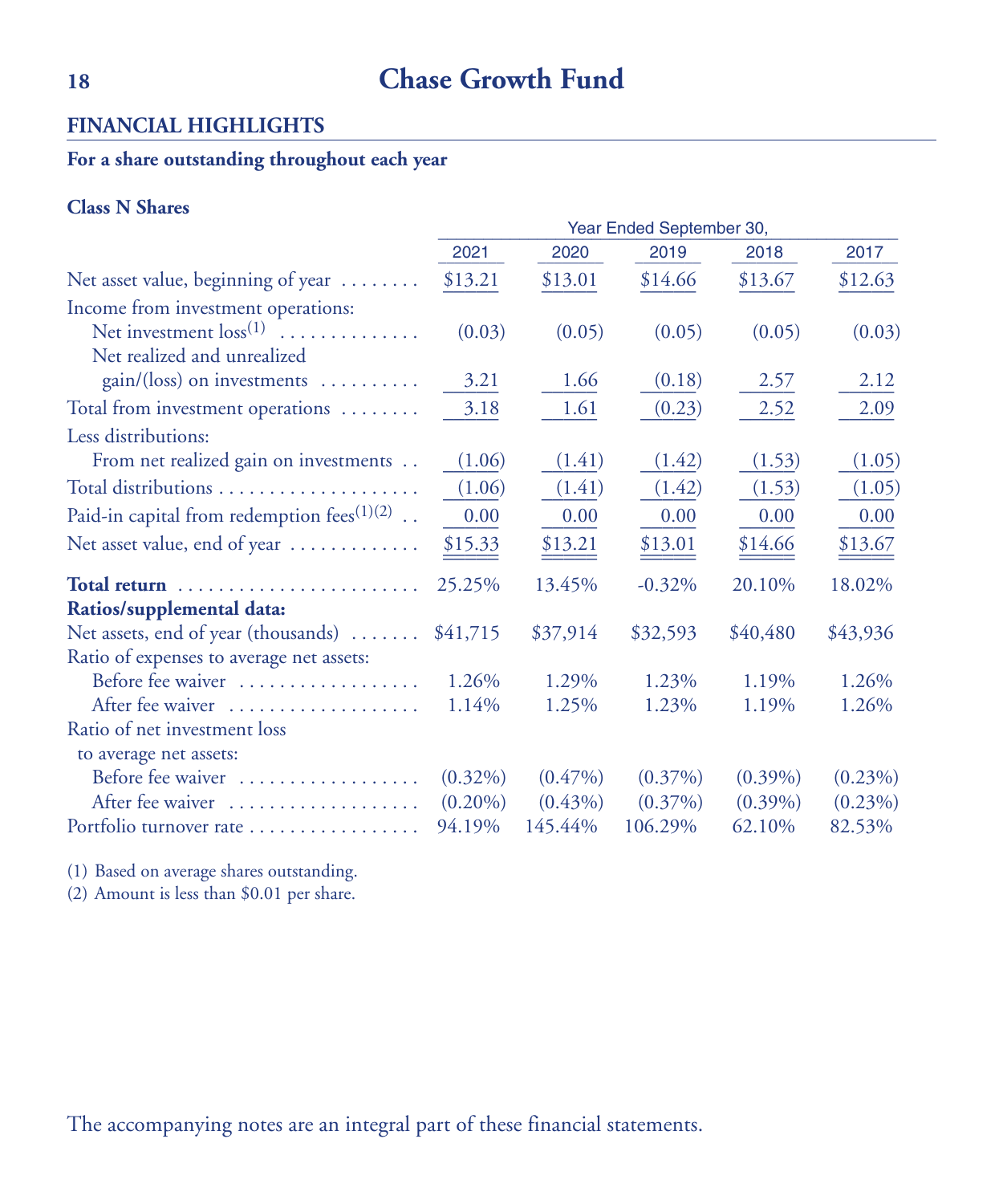#### **FINANCIAL HIGHLIGHTS, Continued**

#### **For a share outstanding throughout each year**

#### **Institutional Class Shares**

|                                                            | Year Ended September 30, |                 |                 |            |            |
|------------------------------------------------------------|--------------------------|-----------------|-----------------|------------|------------|
|                                                            | 2021                     | 2020            | 2019            | 2018       | 2017       |
| Net asset value, beginning of year $\dots\dots$            | \$13.94                  | \$13.64         | \$15.29         | \$14.18    | \$13.05    |
| Income from investment operations:                         |                          |                 |                 |            |            |
| Net investment $loss^{(1)}$<br>.                           | (0.01)                   | (0.04)          | (0.04)          | (0.04)     | (0.01)     |
| Net realized and unrealized                                |                          |                 |                 |            |            |
| $gain/(\text{loss})$ on investments $\ldots \ldots \ldots$ | 3.39                     | 1.75            | (0.19)          | 2.68       | 2.19       |
| Total from investment operations                           | 3.38                     | 1.71            | (0.23)          | 2.64       | 2.18       |
| Less distributions:                                        |                          |                 |                 |            |            |
| From net realized gain on investments                      | (1.06)                   | (1.41)          | (1.42)          | (1.53)     | (1.05)     |
|                                                            | (1.06)                   | (1.41)          | (1.42)          | (1.53)     | (1.05)     |
| Paid-in capital from redemption fees                       | $0.00^{(1)(2)}$          | $0.00^{(1)(2)}$ | $0.00^{(1)(2)}$ |            |            |
| Net asset value, end of year                               | \$16.26                  | \$13.94         | \$13.64         | \$15.29    | \$14.18    |
| Total return                                               | 25.36%                   | 13.57%          | $-0.30\%$       | 20.24%     | 18.14%     |
| Ratios/supplemental data:                                  |                          |                 |                 |            |            |
| Net assets, end of year (thousands)                        | \$38,167                 | \$31,991        | \$36,312        | \$38,911   | \$34,204   |
| Ratio of expenses to average net assets:                   |                          |                 |                 |            |            |
| Before fee waiver                                          | 1.16%                    | 1.18%           | 1.15%           | 1.10%      | 1.11%      |
| After fee waiver                                           | 1.04%                    | 1.14%           | 1.15%           | 1.10%      | 1.11%      |
| Ratio of net investment loss                               |                          |                 |                 |            |            |
| to average net assets:                                     |                          |                 |                 |            |            |
| Before fee waiver                                          | $(0.21\%)$               | $(0.34\%)$      | $(0.29\%)$      | $(0.30\%)$ | $(0.09\%)$ |
| After fee waiver                                           | $(0.09\%)$               | $(0.30\%)$      | $(0.29\%)$      | $(0.30\%)$ | $(0.09\%)$ |
| Portfolio turnover rate                                    | 94.19%                   | 145.44%         | 106.29%         | 62.10%     | 82.53%     |

(1) Based on average shares outstanding.

(2) Amount is less than \$0.01 per share.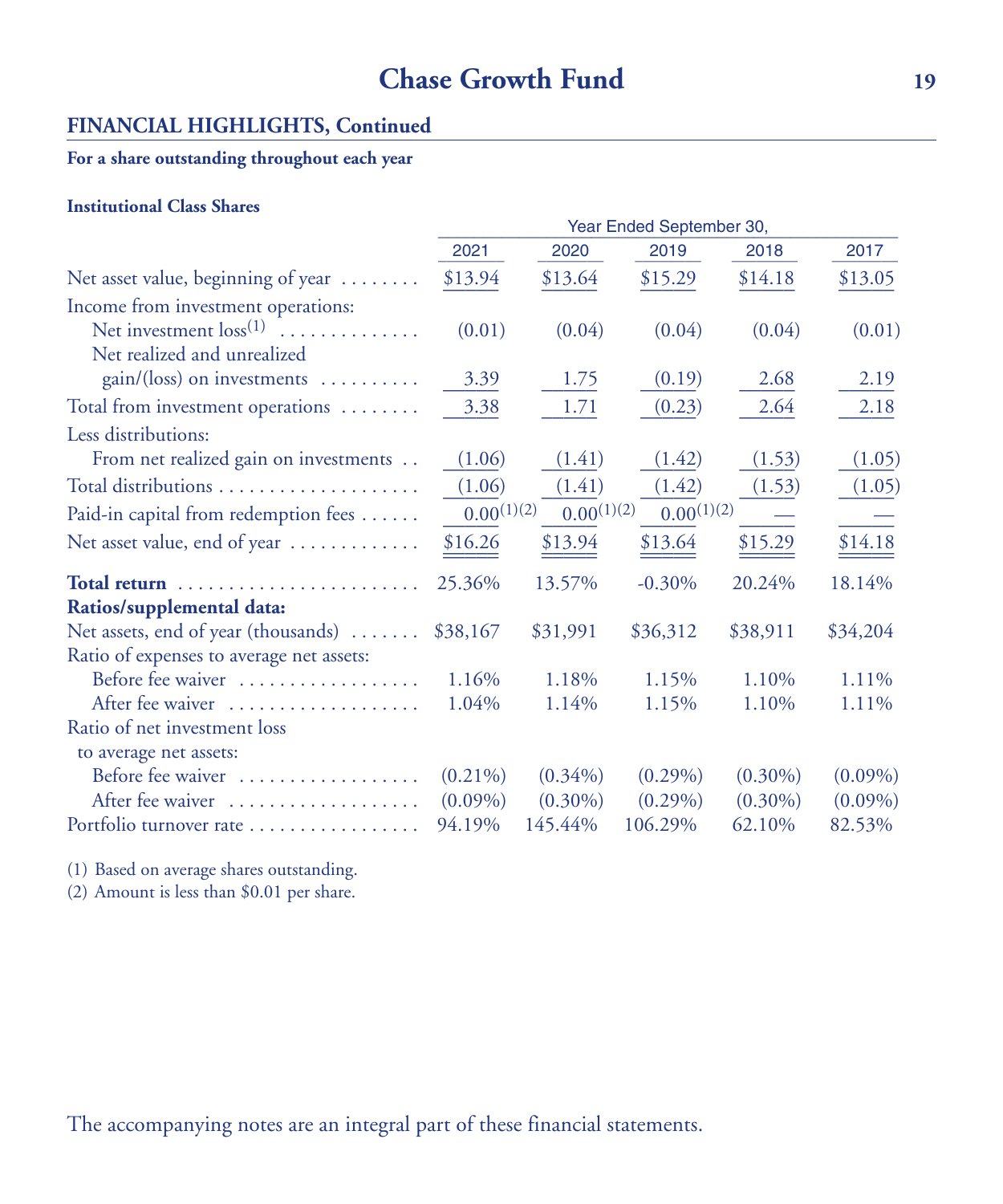# NOTE 1 – ORGANIZATION **NOTES TO FINANCIAL STATEMENTS at September 30, 2021**

The Chase Growth Fund (the "Fund") is a series of shares of Advisors Series Trust (the "Trust"), which is registered under the Investment Company Act of 1940 ("1940 Act"), as amended, as an open-end management investment company. The Fund follows the investment company accounting and reporting guidance of the Financial Accounting Standards Board ("FASB") Accounting Standard Codification Topic 946 "Financial Services – Investment Companies".

The Fund is a diversified fund. The investment objective of the Fund is growth of capital. The Fund commenced operations on December 2, 1997. Prior to January 29, 2007, the shares of the Fund had no specific designation. As of that date, all of the then outstanding shares were redesignated as Class N shares. As part of its multiple class plan, the Fund also offers Institutional Class shares, which commenced operations on January 29, 2007. Because the fees and expenses vary between the Class N shares and the Institutional Class shares, performance will vary with respect to each class. Under normal conditions, the Institutional Class shares are expected to have lower expenses than the Class N shares which will result in higher total returns.

All classes of the Fund are offered through approved financial supermarkets, investment advisors and consultants, financial planners, brokers, dealers and other investment professionals and their agents. Institutional Class shares of the Fund are offered to a limited category of investors, most notably to shareholders whose cumulative investment in the Fund exceeds \$500,000.

#### NOTE 2 – SIGNIFICANT ACCOUNTING POLICIES

The following is a summary of significant accounting policies consistently followed by the Fund. These policies are in conformity with accounting principles generally accepted in the United States of America.

- A. *Security Valuation:* All investments in securities are recorded at their estimated fair value, as described in note 3.
- B. *Federal Income Taxes:* It is the Fund's policy to comply with the requirements of Subchapter M of the Internal Revenue Code applicable to regulated investment companies and to distribute substantially all of its taxable income to its shareholders. Therefore, no Federal income or excise tax provision is required.

The Fund recognizes the tax benefits of uncertain tax positions only where the position is "more likely than not" to be sustained assuming examination by tax authorities. The tax returns of the Fund's prior three fiscal years are open for examination. Management has reviewed all open tax years in major jurisdictions and concluded that there is no impact on the Fund's net assets and no tax liability resulting from unrecognized tax events relating to uncertain income tax positions taken or expected to be taken on a tax return. The Fund identifies their major tax jurisdictions as U.S. Federal and the state of Wisconsin. The Fund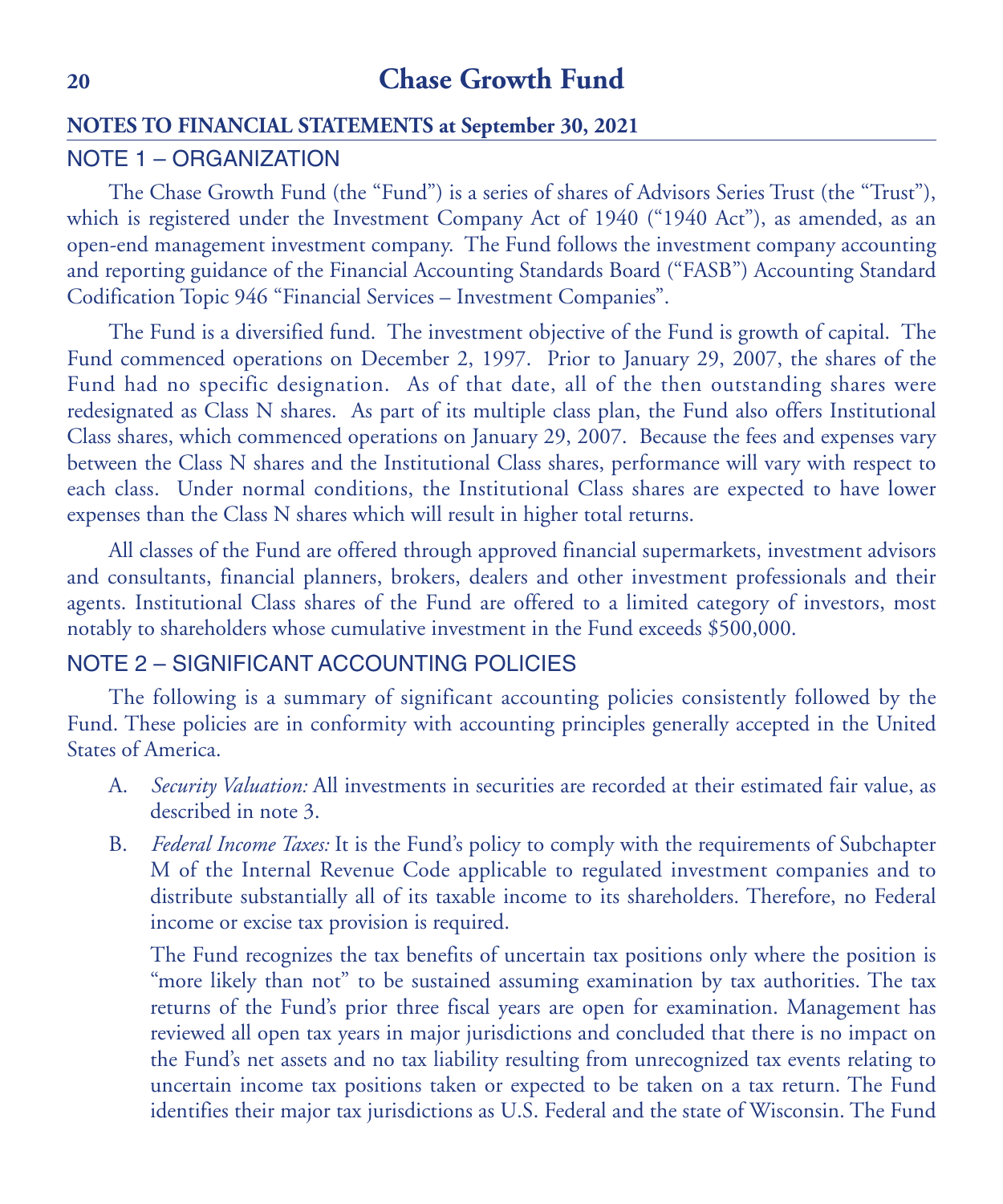#### **NOTES TO FINANCIAL STATEMENTS at September 30, 2021, Continued**

is not aware of any tax positions for which it is reasonably possible that the total amounts of unrecognized tax benefits will change materially in the next twelve months.

C. *Securities Transactions, Income and Distributions:* Securities transactions are accounted for on the trade date. Realized gains and losses on securities sold are determined on the basis of identified cost. Interest income is recorded on an accrual basis. Dividend income and distributions to shareholders are recorded on the ex-dividend date. Withholding taxes on foreign dividends have been provided for in accordance with the Fund's understanding of the applicable country's tax rules and rates.

Investment income, expenses (other than those specific to the class of shares), and realized and unrealized gains and losses on investments are allocated to the separate classes of the Fund based upon their relative net assets on the date income is earned or expensed and realized and unrealized gains and losses are incurred.

The Fund is charged for those expenses that are directly attributable to the Fund, such as investment advisory, custody and transfer agent fees. Expenses that are not attributable to the Fund are typically allocated among the Fund in proportion to their respective net assets. Common expenses of the Trust are typically allocated among the funds in the Trust based on the fund's respective net assets, or by other equitable means.

The Fund distributes substantially all net investment income, if any, and net realized capital gains, if any, annually. Distributions from net realized gains for book purposes may include short-term capital gains. All short-term capital gains are included in ordinary income for tax purposes.

The amount of dividends and distributions to shareholders from net investment income and net realized capital gains is determined in accordance with Federal income tax regulations, which differs from accounting principles generally accepted in the United States of America. To the extent these book/tax differences are permanent, such amounts are reclassified within the capital accounts based on their Federal tax treatment.

D. *Reclassification of Capital Accounts:* Accounting principles generally accepted in the United States of America require that certain components of net assets relating to permanent differences be reclassified between financial and tax reporting. These reclassifications have no effect on net assets or net asset value per share.

For the year ended September 30, 2021, the Fund made the following permanent tax adjustments on the statement of assets and liabilities:

| Total Distributable Earnings | Paid-in Capital |
|------------------------------|-----------------|
| \$(772,919)                  | \$772,919       |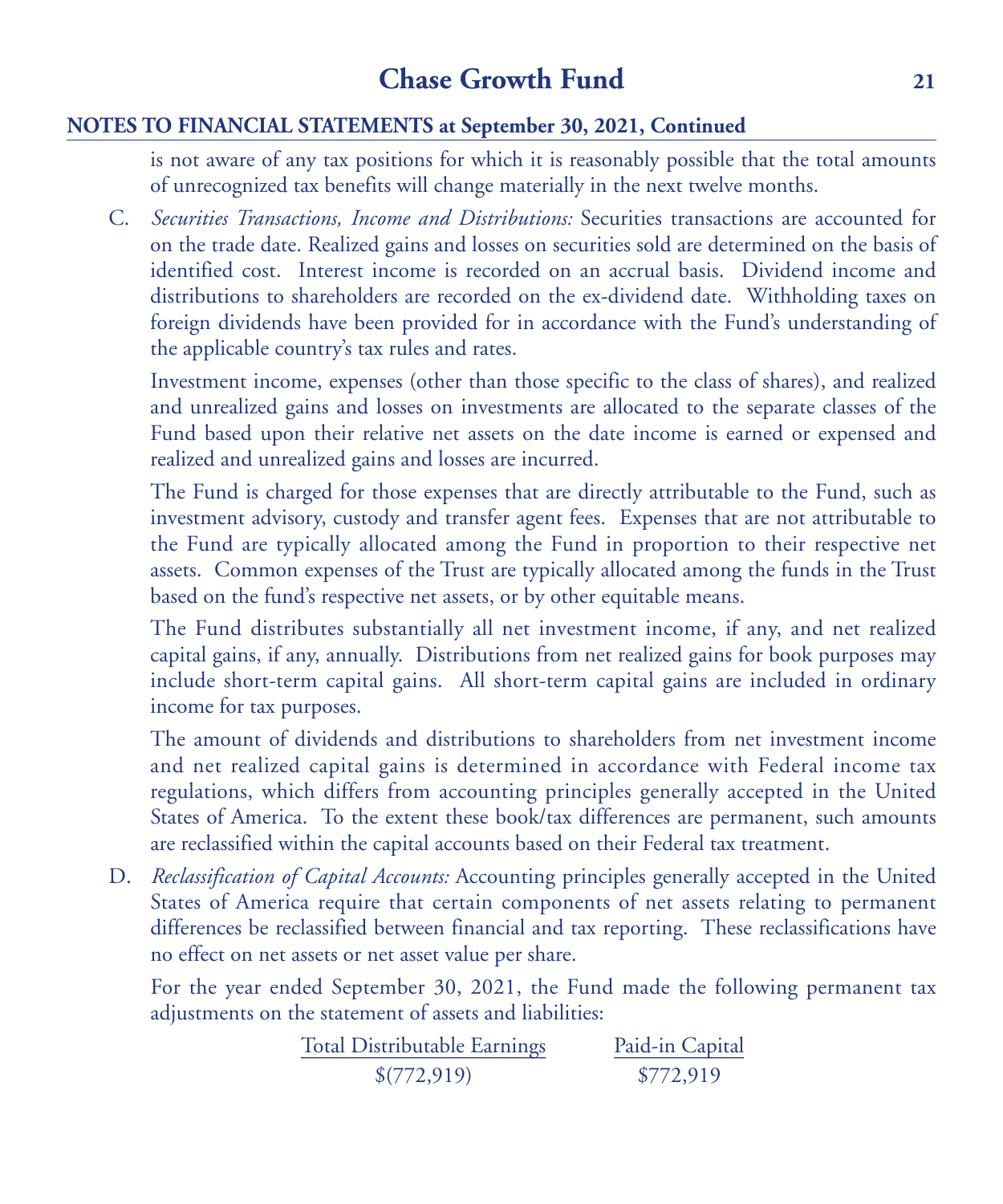### **NOTES TO FINANCIAL STATEMENTS at September 30, 2021, Continued**

- E. *Use of Estimates:* The preparation of financial statements in conformity with accounting principles generally accepted in the United States of America requires management to make estimates and assumptions that affect the reported amounts of assets and liabilities at the date of the financial statements and the reported amounts of increases and decreases in net assets during the reporting period. Actual results could differ from those estimates.
- F. *Redemption Fees:* The Fund charges a 2% redemption fee to shareholders who redeem shares held for 60 days or less. Such fees are retained by the Fund and accounted for as an addition to paid-in capital. Redemption fees retained are disclosed in the statements of changes.
- G. *REITs:* The Fund can make certain investments in real estate investment trusts ("REITs") which pay dividends to their shareholders based upon funds available from operations. It is quite common for these dividends to exceed the REITs' taxable earnings and profits resulting in the excess portion of such dividends being designated as a return of capital. The Fund intends to include the gross dividends from such REITs in its annual distributions to its shareholders and, accordingly, a portion of the Fund's distributions may also be designated as a return of capital.
- H. *Events Subsequent to the Fiscal Year End:* In preparing the financial statements as of September 30, 2021, management considered the impact of subsequent events for potential recognition or disclosure in the financial statements. Management has determined there were no subsequent events that would need to be disclosed in the Fund's financial statements.

### NOTE 3 – SECURITIES VALUATION

The Fund has adopted authoritative fair value accounting standards which establish an authoritative definition of fair value and set out a hierarchy for measuring fair value. These standards require additional disclosures about the various inputs and valuation techniques used to develop the measurements of fair value, a discussion in changes in valuation techniques and related inputs during the period and expanded disclosure of valuation levels for major security types. These inputs are summarized in the three broad levels listed below:

- Level 1 Unadjusted quoted prices in active markets for identical assets or liabilities that the Fund has the ability to access.
- Level 2 Observable inputs other than quoted prices included in level 1 that are observable for the asset or liability, either directly or indirectly. These inputs may include quoted prices for the identical instrument on an inactive market, prices for similar instruments, interest rates, prepayment speeds, credit risk, yield curves, default rates and similar data.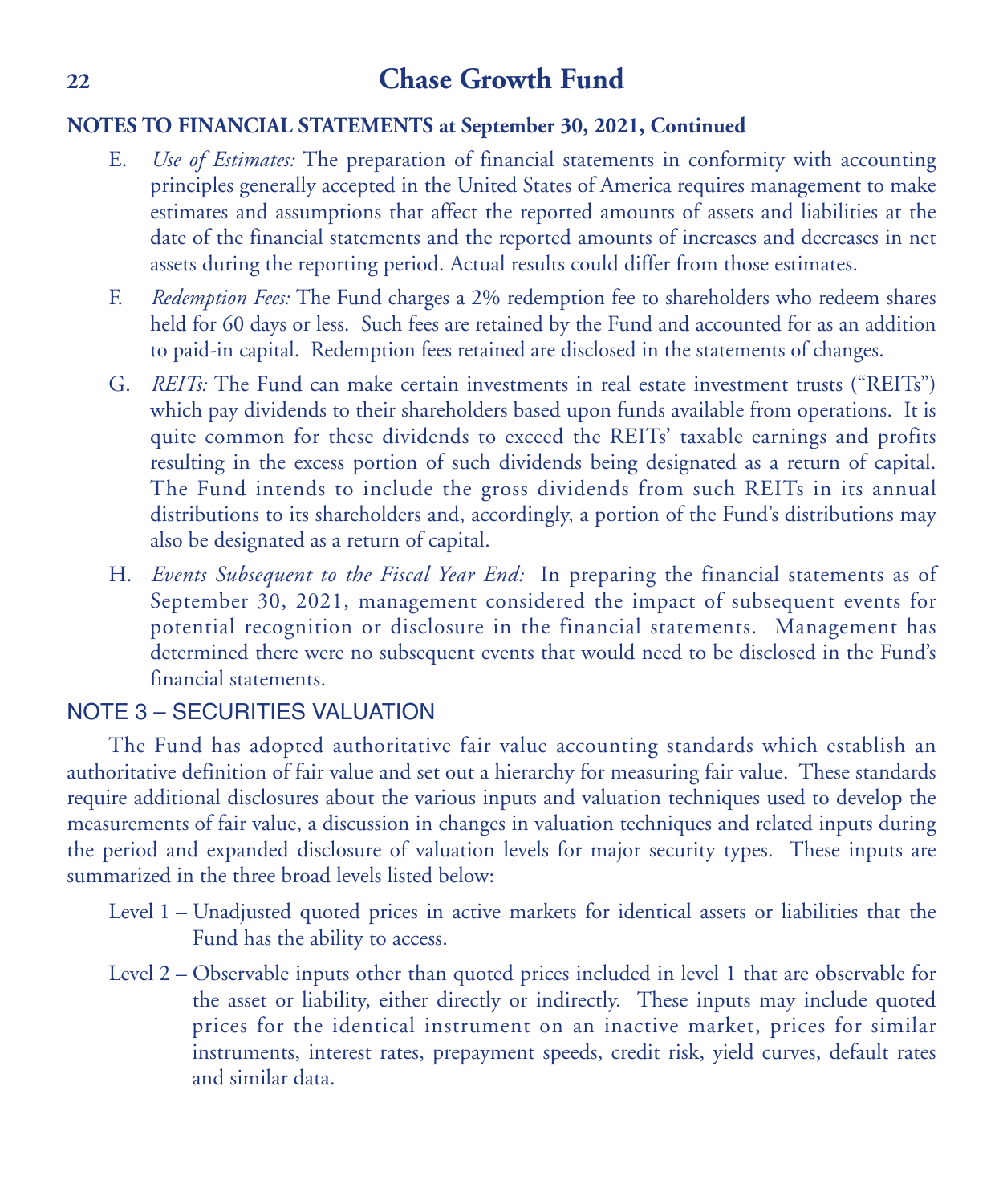#### **NOTES TO FINANCIAL STATEMENTS at September 30, 2021, Continued**

Level 3 – Unobservable inputs for the asset or liability, to the extent relevant observable inputs are not available, representing the Fund's own assumptions about the assumptions a market participant would use in valuing the asset or liability, and would be based on the best information available.

Following is a description of the valuation techniques applied to the Fund's major categories of assets and liabilities measured at fair value on a recurring basis.

*Equity Securities* – The Fund's investments are carried at fair value. Equity securities that are primarily traded on a national securities exchange shall be valued at the last sale price on the exchange on which they are primarily traded on the day of valuation or, if there has been no sale on such day, at the mean between the bid and asked prices. Securities primarily traded in the NASDAQ Global Market System for which market quotations are readily available shall be valued using the NASDAQ Official Closing Price ("NOCP"). If the NOCP is not available, such securities shall be valued at the last sale price on the day of valuation, or if there has been no sale on such day, at the mean between the bid and asked prices. Over-the-counter securities which are not traded in the NASDAQ Global Market System shall be valued at the most recent sales price. To the extent these securities are actively traded and valuation adjustments are not applied, they are categorized in level 1 of the fair value hierarchy.

*Investment Companies* – Investments in open-end mutual funds, including money market funds, are generally priced at their net asset value per share provided by the service agent of the funds and will be classified in level 1 of the fair value hierarchy.

*Short-Term Securities* – Short-term debt securities, including those securities having a maturity of 60 days or less, are valued at the evaluated mean between the bid and asked prices. To the extent the inputs are observable and timely, these securities would be classified in level 2 of the fair value hierarchy.

The Board of Trustees ("Board") has delegated day-to-day valuation issues to a Valuation Committee of the Trust which is comprised of representatives from the Fund's administrator, U.S. Bancorp Fund Services, LLC, doing business as U.S. Bank Global Fund Services ("Fund Services"). The function of the Valuation Committee is to value securities where current and reliable market quotations are not readily available or the closing price does not represent fair value by following procedures approved by the Board. These procedures consider many factors, including the type of security, size of holding, trading volume and news events. All actions taken by the Valuation Committee are subsequently reviewed and ratified by the Board.

Depending on the relative significance of the valuation inputs, fair valued securities may be classified in either level 2 or level 3 of the fair value hierarchy.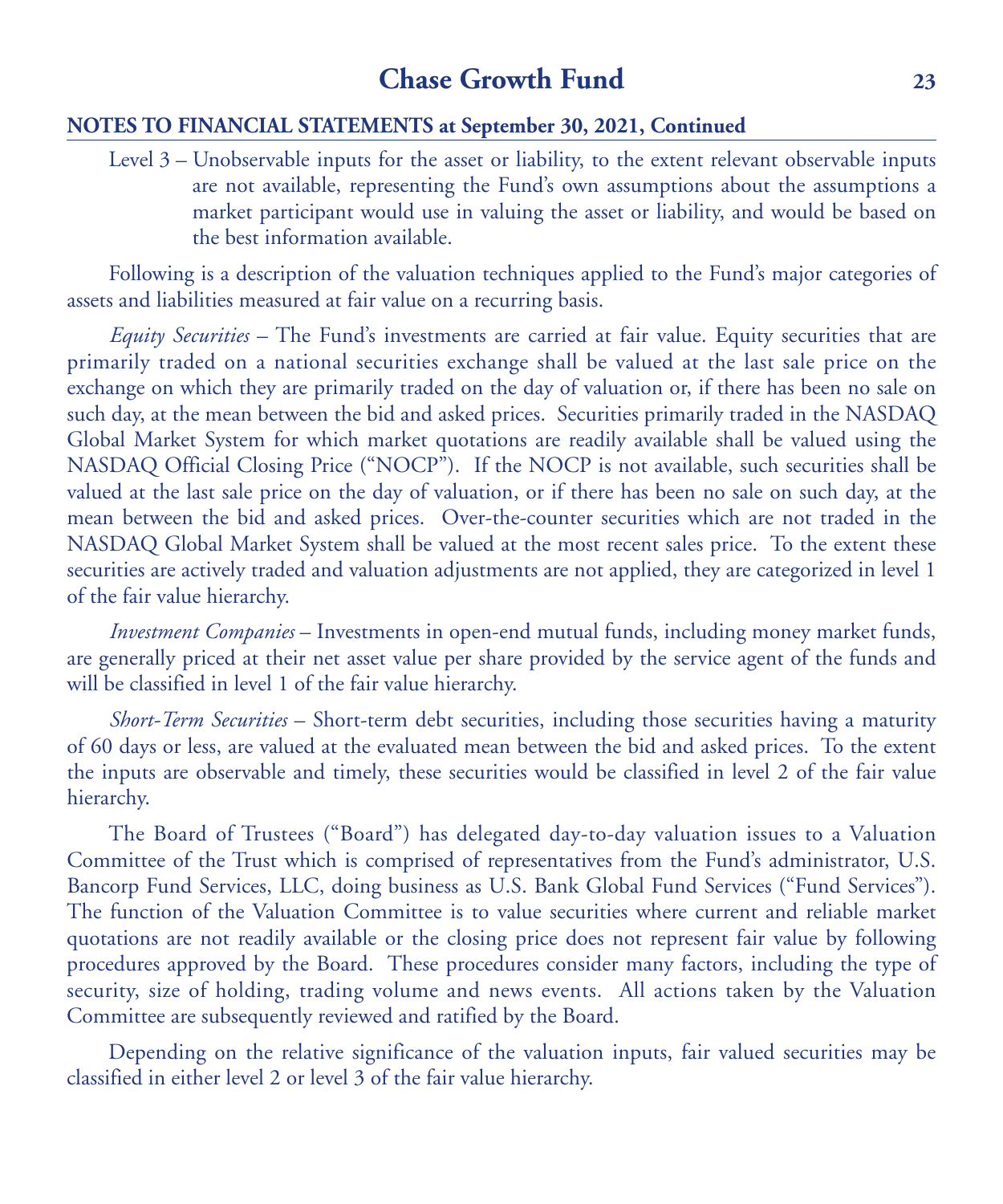#### **NOTES TO FINANCIAL STATEMENTS at September 30, 2021, Continued**

The inputs or methodology used for valuing securities are not an indication of the risk associated with investing in those securities. The following is a summary of the inputs used to value the Fund's securities as of September 30, 2021:

| Level 1      | Level 2 | Level 3 | <b>Total</b> |
|--------------|---------|---------|--------------|
|              |         |         |              |
| \$9,273,180  | \$      | \$      | \$9,273,180  |
| 9,978,974    |         |         | 9,978,974    |
| 1,523,566    |         |         | 1,523,566    |
| 10,124,475   |         |         | 10,124,475   |
| 11,543,377   |         |         | 11,543,377   |
| 10,561,034   |         |         | 10,561,034   |
| 23,903,411   |         |         | 23,903,411   |
| 76,908,017   |         |         | 76,908,017   |
| 3,049,635    |         |         | 3,049,635    |
| \$79,957,652 |         |         | \$79,957,652 |
|              |         |         |              |

Refer to the Fund's schedule of investments for a detailed break-out of common stocks by industry classification.

In October 2020, the Securities and Exchange Commission (the "SEC") adopted new regulations governing the use of derivatives by registered investment companies ("Rule 18f-4"). Funds will be required to implement and comply with Rule 18f-4 by August 19, 2022. Once implemented, Rule 18f-4 will impose limits on the amount of derivatives a fund can enter into, eliminate the asset segregation framework currently used by funds to comply with Section 18 of the 1940 Act, treat derivatives as senior securities and require funds whose use of derivatives is more than a limited specified exposure amount to establish and maintain a comprehensive derivatives risk management program and appoint a derivatives risk manager. The Fund does not currently enter into derivatives transactions. Management is currently evaluating the potential impact of Rule 18f-4 on the Fund.

In December 2020, the SEC adopted a new rule providing a framework for fund valuation practices ("Rule 2a-5"). Rule 2a-5 establishes requirements for determining fair value in good faith for purposes of the 1940 Act. Rule 2a-5 will permit fund boards to designate certain parties to perform fair value determinations, subject to board oversight and certain other conditions. Rule 2a-5 also defines when market quotations are "readily available" for purposes of the 1940 Act and the threshold for determining whether a fund must fair value a security. In connection with Rule 2a-5, the SEC also adopted related recordkeeping requirements and is rescinding previously issued guidance, including with respect to the role of a board in determining fair value and the accounting and auditing of fund investments. The Fund will be required to comply with the rules by September 8, 2022. Management is currently assessing the potential impact of the new rules on the Fund's financial statements.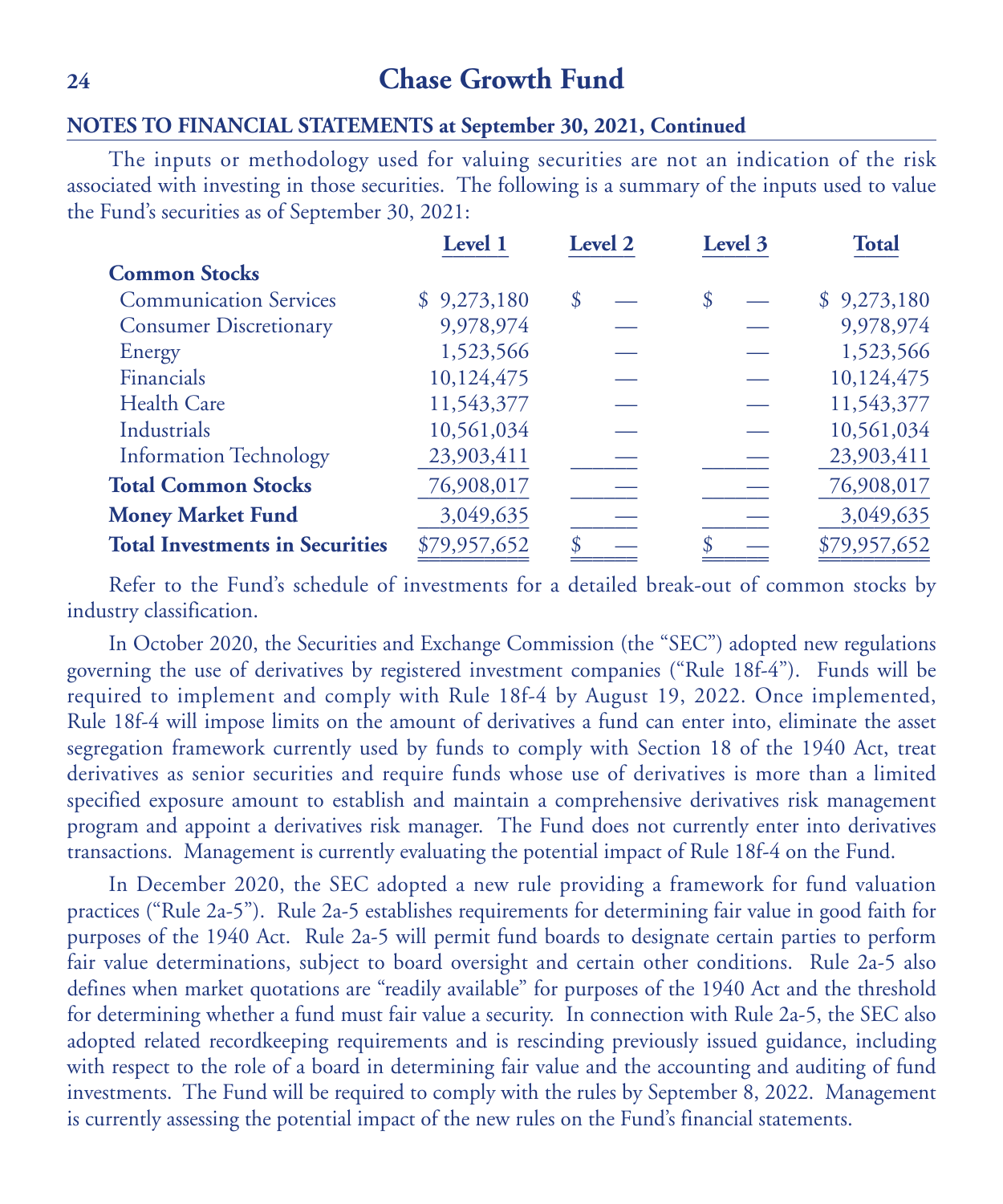#### **NOTES TO FINANCIAL STATEMENTS at September 30, 2021, Continued**

The global outbreak of COVID-19 (commonly referred to as "coronavirus") has disrupted economic markets and the prolonged economic impact is uncertain. The ultimate economic fallout from the pandemic, and the long-term impact on economies, markets, industries and individual issuers, are not known. The operational and financial performance of the issuers of securities in which the Fund invests depends on future developments, including the duration and spread of the outbreak, and such uncertainty may in turn adversely affect the value and liquidity of the Fund's investments, impair the Fund's ability to satisfy redemption requests, and negatively impact the Fund's performance.

### NOTE 4 – INVESTMENT ADVISORY FEE AND OTHER TRANSACTIONS WITH AFFILIATES

Chase Investment Counsel Corporation (the "Adviser") provides the Fund with investment management services under the Fund's investment advisory agreement. The Adviser furnishes all investment advice, office space, facilities, and provides most of the personnel needed by the Fund. As compensation for its services, the Adviser is entitled to a monthly fee at the annual rate of 0.75% based upon the average daily net assets of the Fund. For the year ended September 30, 2021, the advisory fees incurred by the Fund are disclosed in the statement of operations.

The Fund is responsible for its own operating expenses. Effective January 28, 2021, the Adviser has contractually agreed to waive a portion of its management fees and pay expenses of the Fund to ensure that the total annual fund operating expenses (excluding acquired fund fees and expenses, leverage interest, taxes, extraordinary expenses, shareholder servicing fees or any other class-specific expenses) do not exceed 0.99% of the Fund's average daily net assets through at least January 27, 2022. Prior to January 28, 2021, the expense cap of the Fund was 1.14%. Any such reductions made by the Adviser in its fees or payment of expenses which are the Fund's obligation are subject to reimbursement by the Fund to the Adviser, if so requested by the Adviser, in any subsequent month in the 36-month period from the date of the management fee reduction and expense payment if the aggregate amount actually paid by the Fund toward the operating expenses for such fiscal year (taking into account the reimbursement) will not cause the Fund to exceed the lesser of: (1) the expense limitation in place at the time of the management fee reduction and expense payment; or (2) the expense limitation in place at the time of the reimbursement. Any such reimbursement is also contingent upon Board of Trustees review and approval at the time the reimbursement is made. Such reimbursement may not be paid prior to the Fund's payment of current ordinary operating expenses. For the year ended September 30, 2021, the Adviser reduced its fees in the amount of \$91,200. The Adviser may recapture portions of the amounts shown below no later than the corresponding dates.

| Expiration | Amount    |
|------------|-----------|
| 9/30/23    | \$28,116  |
| 9/30/24    | 91,200    |
|            | \$119,316 |
|            |           |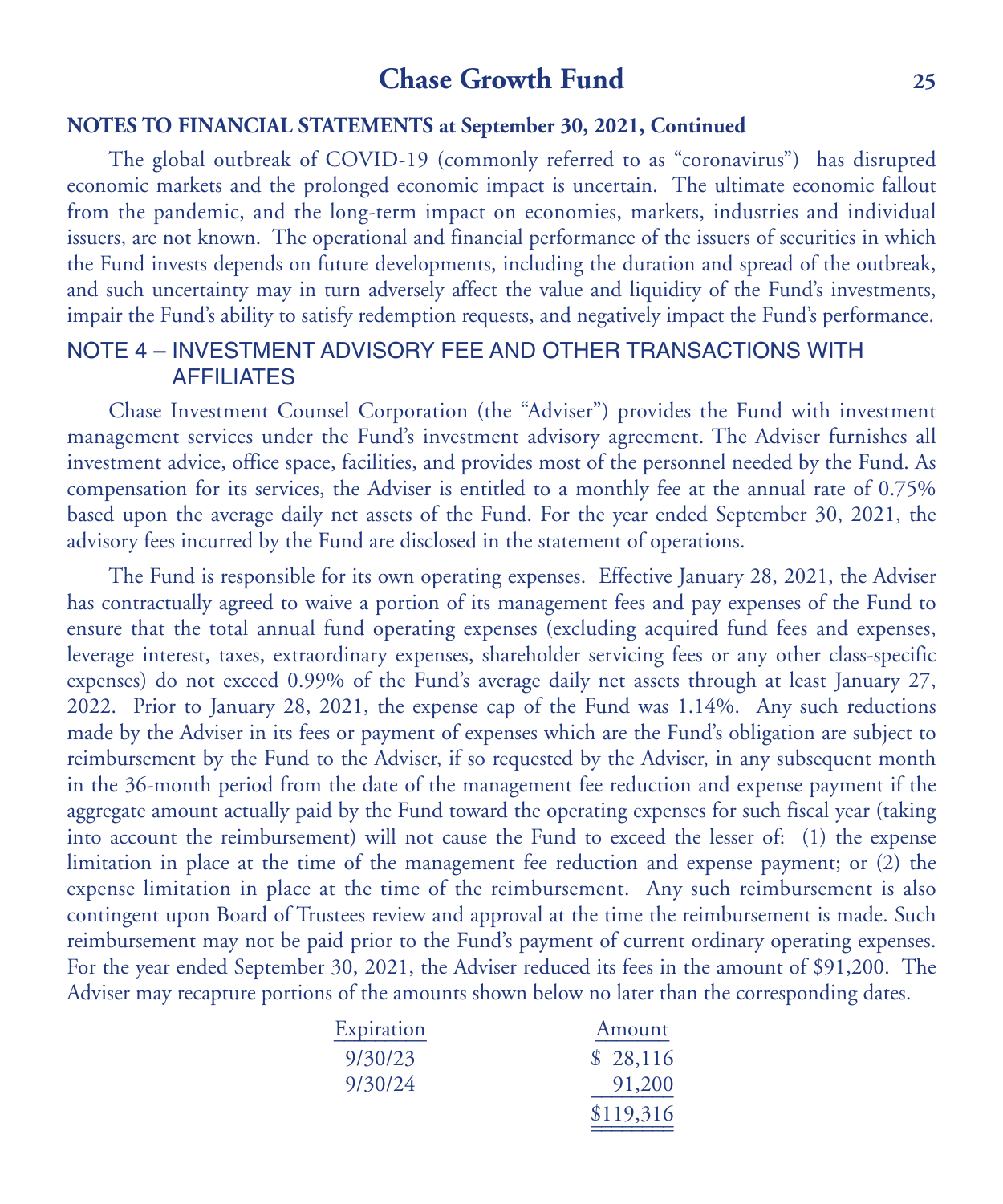#### **NOTES TO FINANCIAL STATEMENTS at September 30, 2021, Continued**

Fund Services serves as the Fund's administrator, fund accountant and transfer agent. U.S. Bank N.A. serves as the Fund's custodian (the "Custodian"). The Custodian is an affiliate of Fund Services. Fund Services maintains the Fund's books and records, calculates the Fund's NAV, prepares various federal and state regulatory filings, coordinates the payment of fund expenses, reviews expense accruals and prepares materials supplied to the Board of Trustees. The officers of the Trust, including the Chief Compliance Officer, are employees of Fund Services. Fees paid by the Fund for administration and accounting, transfer agency, custody and compliance services for the year ended September 30, 2021, are disclosed in the statement of operations.

Quasar Distributors, LLC ("Quasar") acts as the Fund's principal underwriter in a continuous public offering of the Fund's shares. Quasar is a wholly-owned broker-dealer subsidiary of Foreside Financial Group, LLC. On July 7, 2021, Foreside announced that it had entered into a definitive purchase and sale agreement with Genstar Capital ("Genstar") such that Genstar would acquire a majority stake in Foreside. The Board approved continuing the distribution agreement with Quasar at the close of the transaction which occurred on September 30, 2021.

### NOTE 5 – SHARFHOLDER SERVICING FFF

The Growth Fund has entered into a shareholder servicing agreement (the "Agreement") with the Adviser, under which the Fund's Class N shares may pay servicing fees at an annual rate of up to 0.15% of the average daily net assets of the Class N shares. Payments to the Adviser under the Agreement may reimburse the Adviser for payments it makes to selected brokers, dealers and administrators which have entered into service agreements with the Adviser for services provided to shareholders of the Fund. The services provided by such intermediaries are primarily designed to assist shareholders of the Fund and include the furnishing of office space and equipment, telephone facilities, personnel and assistance to the Fund in servicing such shareholders. Services provided by such intermediaries also include the provision of support services to the Fund and include establishing and maintaining shareholders' accounts and record processing, purchase and redemption transactions, answering routine client inquiries regarding the Fund, and providing such other personal services to shareholders as the Fund may reasonably request. For the year ended September 30, 2021, the shareholder servicing fees incurred under the Agreement by the Fund's Class N shares are disclosed in the statement of operations.

#### NOTE 6 – SECURITIES TRANSACTIONS

For the year ended September 30, 2021, the cost of purchases and the proceeds from sales of securities, excluding short-term securities, were \$69,191,581 and \$76,969,815, respectively. There were no purchases or sales of U.S. government securities.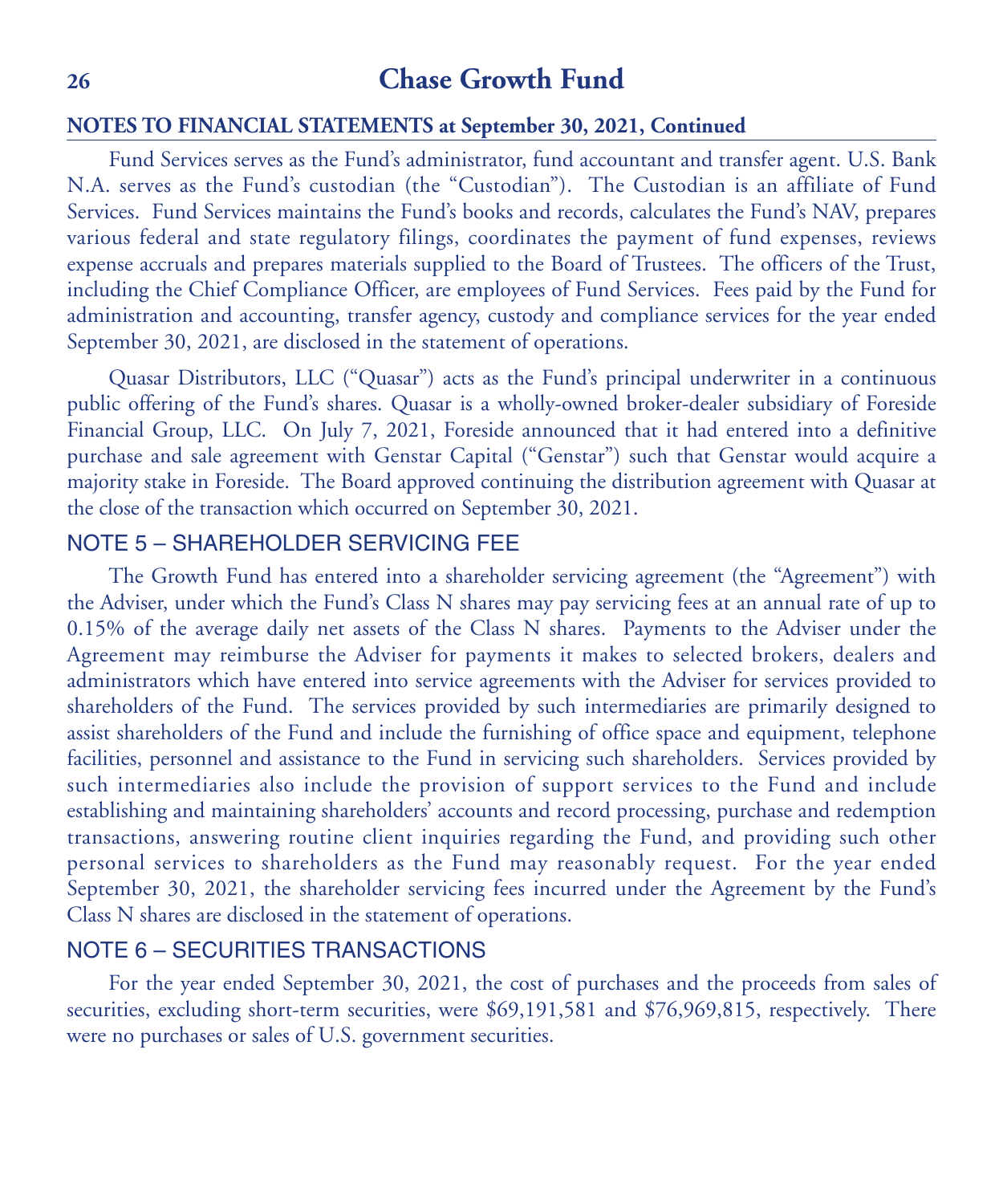# NOTE 7 – LINE OF CREDIT **NOTES TO FINANCIAL STATEMENTS at September 30, 2021, Continued**

The Growth Fund has a secured line of credit in the amount of \$8,000,000. The line of credit is intended to provide short-term financing, if necessary, subject to certain restrictions, in connection with shareholder redemptions. The credit facility is with the Fund's custodian, U.S. Bank N.A. During the year ended September 30, 2021, the Fund did not draw on its line of credit. At September 30, 2021, the Fund had no outstanding loan amounts.

### NOTE 8 – INCOME TAXES AND DISTRIBUTIONS TO SHAREHOLDERS

The tax character of distributions paid by the Fund during the years ended September 30, 2021 and September 30, 2020 was as follows:

|                         | Year Ended         | Year Ended               |
|-------------------------|--------------------|--------------------------|
|                         | September 30, 2021 | September 30, 2020       |
| Ordinary income         | \$137,149          | $\overline{\phantom{a}}$ |
| Long-term capital gains | 5,149,140          | 7,144,473                |

As of September 30, 2021, the components of capital on a tax basis were as follows:

| Cost of investments (a)               | \$55,579,701 |
|---------------------------------------|--------------|
| Gross unrealized appreciation         | 24,944,126   |
| Gross unrealized depreciation         | (566, 175)   |
| Net unrealized appreciation (a)       | 24,377,951   |
| Undistributed ordinary income         | 3,180,973    |
| Undistributed long-term capital gains | 9,774,692    |
| Total distributable earnings          | 12,955,665   |
| Total accumulated earnings/(losses)   | \$37,333,616 |

(a) The difference between book-basis and tax-basis net unrealized appreciation is attributable primarily to the tax deferral of losses on wash sales.

### NOTE 9 – PRINCIPAL RISKS

Below is a summary of some, but not all, of the principal risks of investing in the Fund, each of which may adversely affect the Fund's net asset value and total return. The Fund's most recent prospectus provides further descriptions of the Fund's investment objective, principal investment strategies and principal risks.

• **Market and Regulatory Risk** – Events in the financial markets and economy may cause volatility and uncertainty and adversely impact the Fund's performance. Market events may affect a single issuer, industry, sector, or the market as a whole. Traditionally liquid investments may experience periods of diminished liquidity. Governmental and regulatory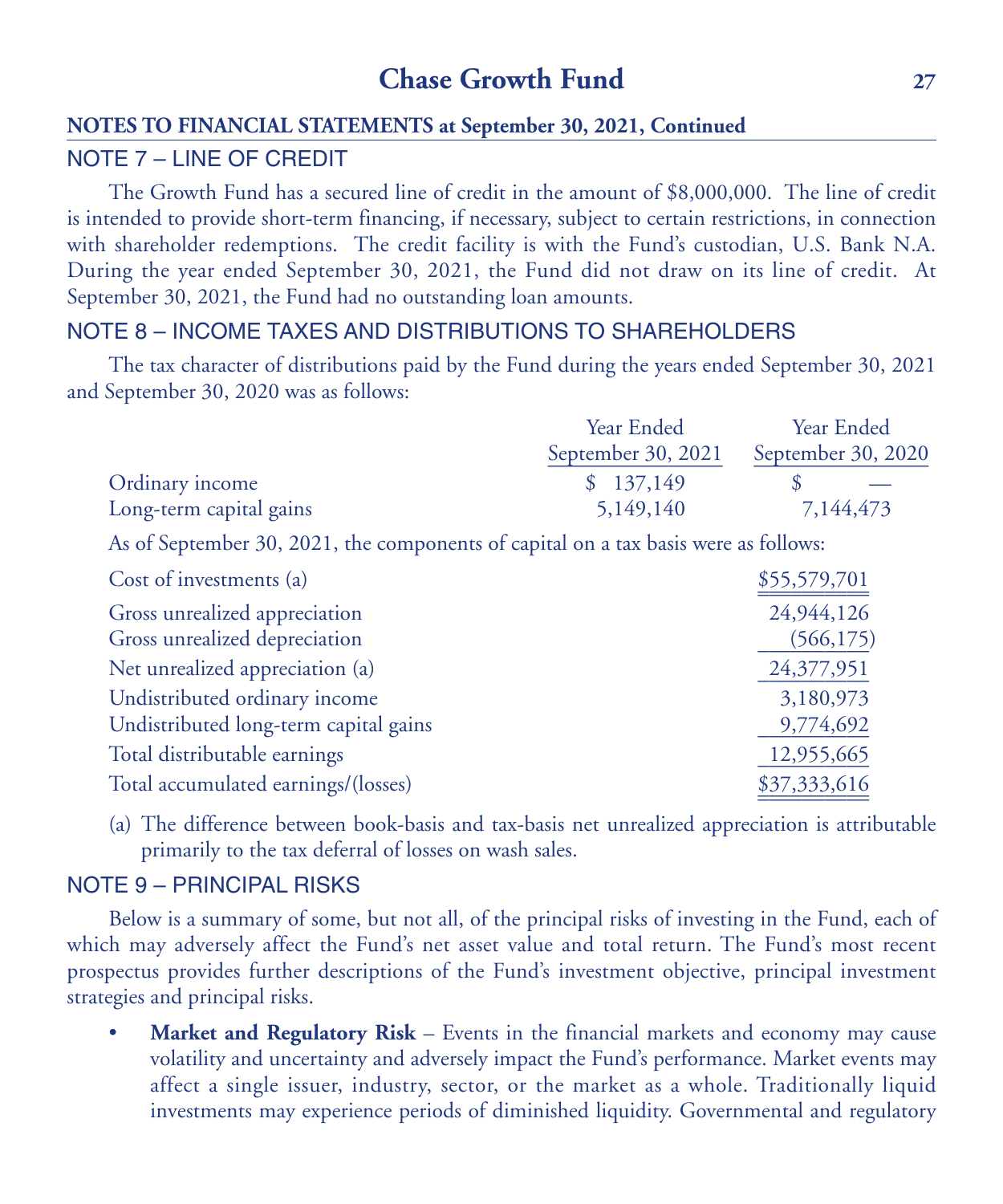### **NOTES TO FINANCIAL STATEMENTS at September 30, 2021, Continued**

actions, including tax law changes, may also impair portfolio management and have unexpected or adverse consequences on particular markets, strategies, or investments. The Fund's investments may decline in value due to factors affecting individual issuers (such as the results of supply and demand), or sectors within the securities markets. The value of a security or other investment also may go up or down due to general market conditions that are not specifically related to a particular issuer, such as real or perceived adverse economic conditions, changes in interest rates or exchange rates, or adverse investor sentiment generally. In addition, unexpected events and their aftermaths, such as the spread of deadly diseases; natural, environmental or man-made disasters; financial, political or social disruptions; terrorism and war; and other tragedies or catastrophes, can cause investor fear and panic, which can adversely affect the economies of many companies, sectors, nations, regions and the market in general, in ways that cannot necessarily be foreseen.

- **Medium-Cap Companies Risk** Investing in securities of medium-capitalization companies may involve greater volatility than investing in larger companies because medium capitalization companies can be subject to more abrupt or erratic share price changes than larger, more established companies.
- **Large-Cap Companies Risk** Larger, more established companies may be unable to respond quickly to new competitive challenges like changes in consumer tastes or innovative smaller competitors. In addition, large-cap companies are sometimes unable to attain the high growth rates of successful, smaller companies, especially during extended periods of economic expansion.
- **Small-Cap Companies Risk** Investments in smaller or unseasoned companies involve much greater risk than investments in larger, more established companies due to smaller companies being more likely to experience unexpected fluctuations in prices. This is due to the higher degree of uncertainty in a small-cap company's growth prospects, the lower degree of liquidity in the market for small-cap stocks, and the greater sensitivity of small-cap companies to changing economic conditions.
- **Depositary Receipt Risk** Depositary receipts involve risks similar to those associated with investments in foreign securities and certain additional risks. Investments in foreign securities may involve financial, economic or political risks not ordinarily associated with the securities of U.S. issuers. Depositary receipts listed on U.S. exchanges are issued by banks or trust companies, and entitle the holder to all dividends and capital gains that are paid out on the underlying foreign shares. When the Fund invests in depositary receipts as a substitute for an investment directly in the underlying foreign shares, the Fund is exposed to the risk that the depositary receipts may not provide a return that corresponds precisely with that of the underlying foreign shares.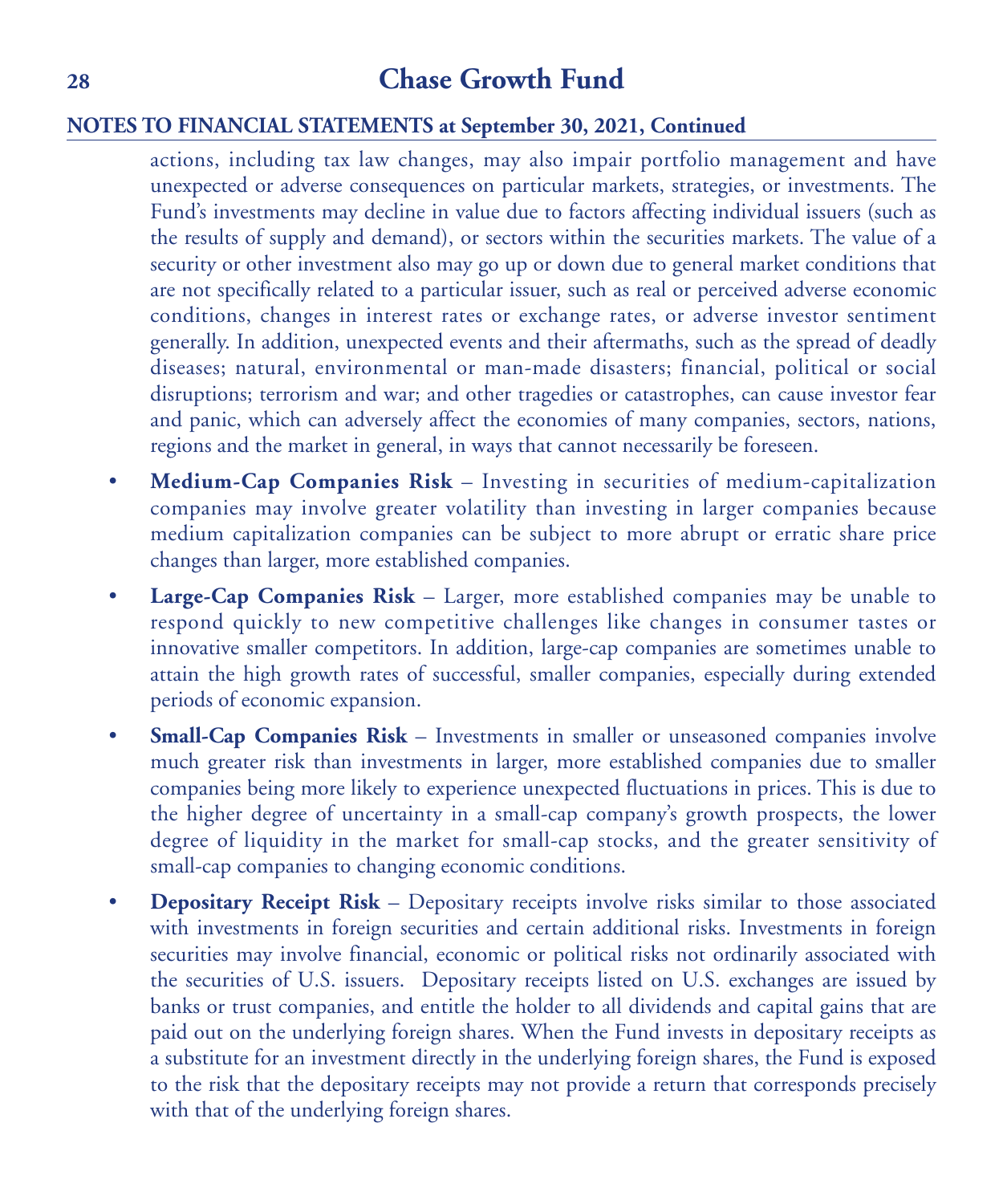#### **To the Board of Trustees Advisors Series Trust and Shareholders of: Chase Growth Fund**

#### **Opinion on the Financial Statements**

We have audited the accompanying statement of assets and liabilities of the Chase Growth Fund (the "Fund"), a series of Advisors Series Trust (the "Trust"), including the schedule of investments, as of September 30, 2021, the related statement of operations for the year then ended, the statements of changes in net assets for each of the two years in the period then ended, financial highlights for each of the five years in the period then ended, and the related notes (collectively referred to as the "financial statements"). In our opinion, the financial statements present fairly, in all material respects, the financial position of the Fund as of September 30, 2021, the results of its operation for the year then ended, the changes in its net assets for each of the two years in the period then ended, and its financial highlights for each of the five years in the period then ended, in conformity with accounting principles generally accepted in the United States of America.

#### **Basis for Opinion**

These financial statements are the responsibility of the Funds' management. Our responsibility is to express an opinion on the Fund's financial statements based on our audits. We are a public accounting firm registered with the Public Company Accounting Oversight Board (United States) ("PCAOB") and are required to be independent with respect to the Fund in accordance with the U.S. federal securities laws and the applicable rules and regulations of the Securities and Exchange Commission and the PCAOB. We have served as the auditor of one or more of the funds in the Trust since 2003.

We conducted our audits in accordance with the standards of the PCAOB. Those standards require that we plan and perform the audit to obtain reasonable assurance about whether the financial statements are free of material misstatement, whether due to error or fraud. The Fund is not required to have, nor were we engaged to perform, an audit of the Fund's internal control over financial reporting. As part of our audits we are required to obtain an understanding of internal control over financial reporting, but not for the purpose of expressing an opinion on the effectiveness of the Fund's internal control over financial reporting. Accordingly, we express no such opinion.

Our audits included performing procedures to assess the risks of material misstatement of the financial statements, whether due to error or fraud, and performing procedures that respond to those risks. Such procedures included examining, on a test basis, evidence regarding the amounts and disclosures in the financial statements. Our audits also included evaluating the accounting principles used and significant estimates made by management, as well as evaluating the overall presentation of the financial statements. Our procedures included confirmation of securities owned as of September 30, 2021 by correspondence with the custodian. We believe that our audits provide a reasonable basis for our opinion.

#### **TAIT, WELLER & BAKER LLP**

Philadelphia, Pennsylvania November 29, 2021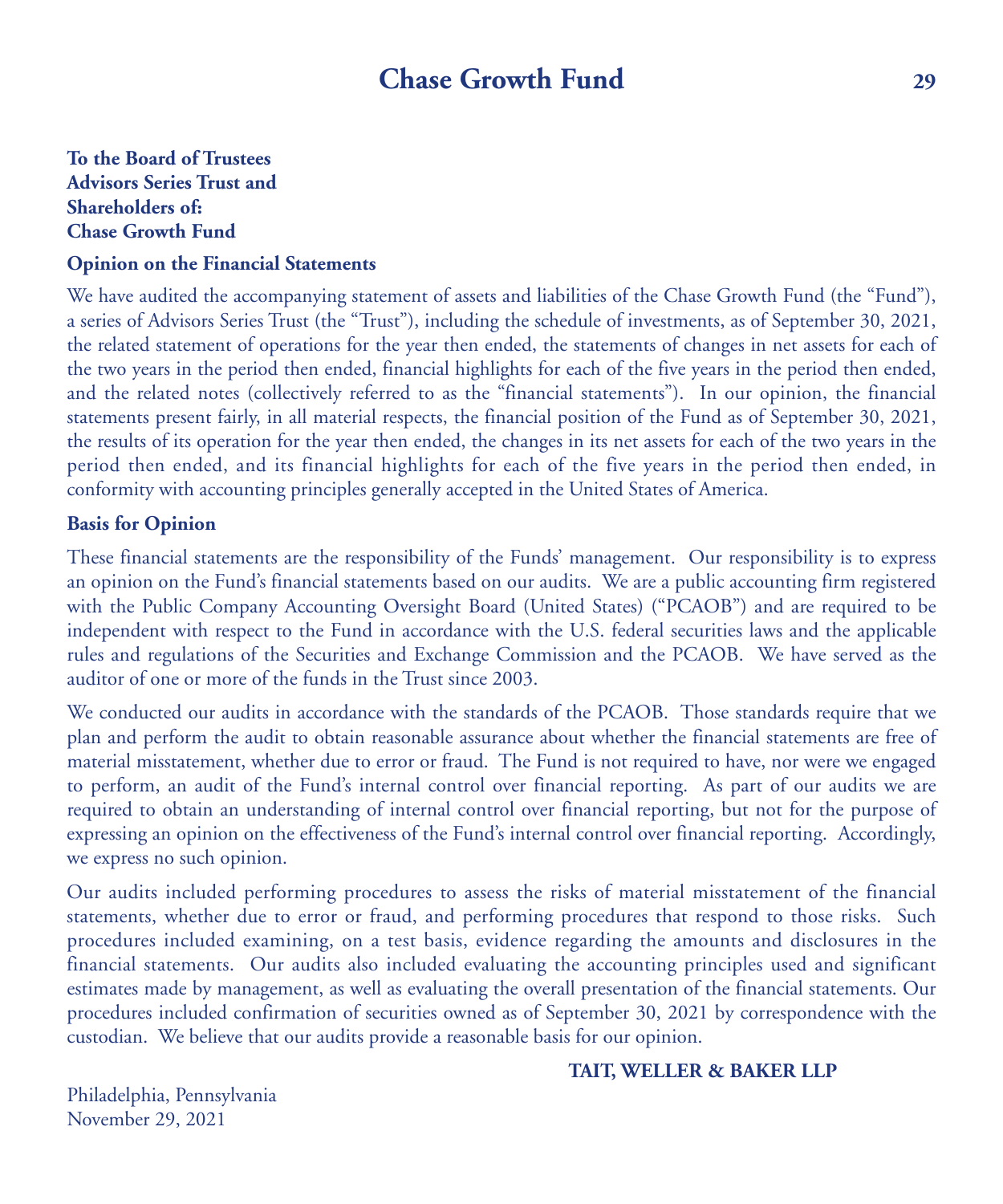#### **NOTICE TO SHAREHOLDERS at September 30, 2021, (Unaudited)**

For the year ended September 30, 2021, the Growth Fund designated \$137,149 and \$5,149,140 as ordinary income and long-term capital gains, respectively, for purposes of the dividends paid deduction.

Certain dividends paid by the Fund may be subject to a maximum tax rate of 15%, as provided by the Jobs and Growth Tax Relief Reconciliation Act of 2003. For the year ended September 30, 2021, the percentage of dividends declared from net investment income designated as qualified dividend income in the Fund was 21.31%.

For corporate shareholders in the Fund the percent of ordinary income distributions qualifying for the corporate dividends received deduction for the year ended September 30, 2021 was 20.22%.

The percentage of taxable ordinary income distributions that are designated as short-term capital gain distributions under Internal Revenue Section 871(k)(2)(C) for the Fund was 0%.

#### **How to Obtain a Copy of the Fund's Proxy Voting Policies**

A description of the policies and procedures that the Fund uses to determine how to vote proxies relating to portfolio securities is available without charge, upon request, by calling 1-888-861-7556 or on the U.S. Securities and Exchange Commission's ("SEC") website at http://www.sec.gov.

#### **How to Obtain a Copy of the Fund's Proxy Voting Records for the 12-Month Period Ended June 30**

Information regarding how the Fund voted proxies relating to portfolio securities during the most recent 12-month period ended June 30 is available without charge, upon request, by calling 1-888-861-7556. Furthermore, you can obtain the Fund's proxy voting records on the SEC's website at http://www.sec.gov.

#### **Quarterly Filings on Form N-PORT**

The Fund files its complete schedule of portfolio holdings with the SEC for the first and third quarters of each fiscal year on Part F of Form N-PORT. The Fund's Form N-PORT is available on the SEC's website at http://www.sec.gov. Information included in the Fund's Form N-PORT is also available, upon request, by calling 1-888-861-7556.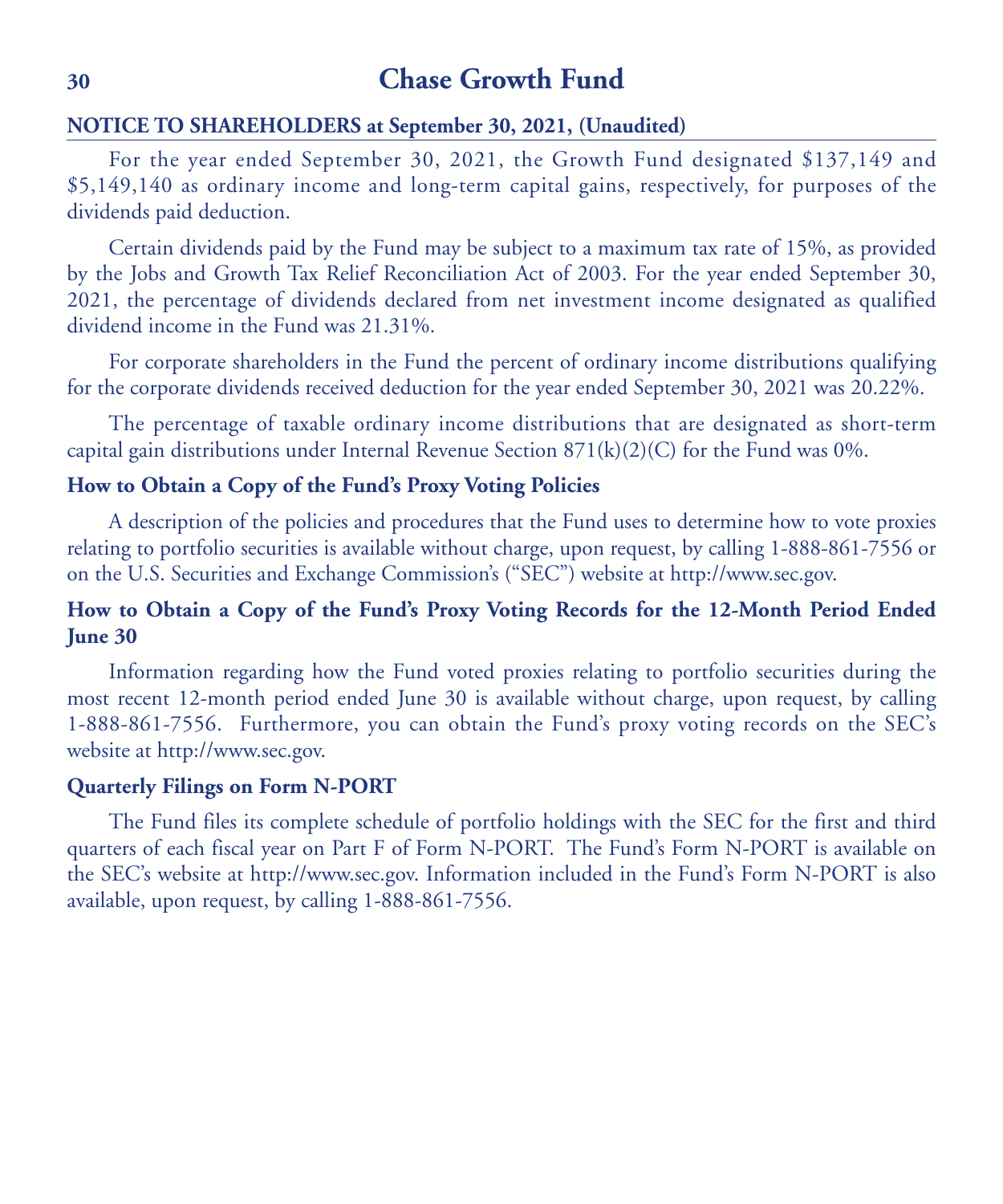### **INFORMATION ABOUT TRUSTEES AND OFFICERS (Unaudited)**

This chart provides information about the Trustees and Officers who oversee the Fund. Officers elected by the Trustees manage the day-to-day operations of the Fund and execute policies formulated by the Trustees.

| Name, Address<br>and Age                                                                  | <b>Position</b><br><b>Held with</b><br>the Trust | Term of<br>Office<br>and Length<br>of Time<br>Served* | <b>Principal Occupation</b><br><b>During Past Five Years</b>                                                                                                                                                                                                                                                                 | Number of<br><b>Portfolios</b><br>in Fund<br>Complex<br>Overseen by<br>$Trustee^{(2)}$ | Other<br><b>Directorships</b><br><b>Held During</b><br>Past Five Years <sup>(3)</sup> |
|-------------------------------------------------------------------------------------------|--------------------------------------------------|-------------------------------------------------------|------------------------------------------------------------------------------------------------------------------------------------------------------------------------------------------------------------------------------------------------------------------------------------------------------------------------------|----------------------------------------------------------------------------------------|---------------------------------------------------------------------------------------|
| <b>Independent Trustees</b> <sup>(1)</sup>                                                |                                                  |                                                       |                                                                                                                                                                                                                                                                                                                              |                                                                                        |                                                                                       |
| Gail S. Duree<br>(age 75)<br>615 E. Michigan Street<br>Milwaukee, WI 53202                | <b>Trustee</b>                                   | Indefinite<br>term; since<br>March 2014.              | Director, Alpha Gamma Delta<br>Housing Corporation (collegiate<br>housing management) (2012 to<br>July 2019); Trustee and Chair (2000<br>to 2012), New Covenant Mutual<br>Funds (1999 to 2012); Director and<br>Board Member, Alpha Gamma<br>Delta Foundation (philanthropic<br>organization) (2005 to 2011).                | 1                                                                                      | Trustee, Advisors<br>Series Trust (for<br>series not<br>affiliated with<br>the Fund). |
| David G. Mertens<br>(age 61)<br>615 E. Michigan Street<br>Milwaukee, WI 53202             | <b>Trustee</b>                                   | Indefinite<br>term; since<br>March 2017.              | Partner and Head of Business<br>Development Ballast Equity<br>Management, LLC (a privately-<br>held investment advisory firm)<br>(February 2019 to present);<br>Managing Director and Vice<br>President, Jensen Investment<br>Management, Inc. (a privately-<br>held investment advisory firm)<br>$(2002 \text{ to } 2017).$ | 1                                                                                      | Trustee, Advisors<br>Series Trust (for<br>series not<br>affiliated with<br>the Fund). |
| Joe D. Redwine<br>$\frac{2}{9}$ (age 74)<br>615 E. Michigan Street<br>Milwaukee, WI 53202 | <b>Trustee</b>                                   | Indefinite<br>term; since<br>September<br>2008.       | Retired; formerly Manager,<br>President, CEO, U.S. Bancorp<br>Fund Services, LLC and its<br>predecessors (May 1991 to<br>July 2017).                                                                                                                                                                                         | 1                                                                                      | Trustee, Advisors<br>Series Trust (for<br>series not<br>affiliated with<br>the Fund). |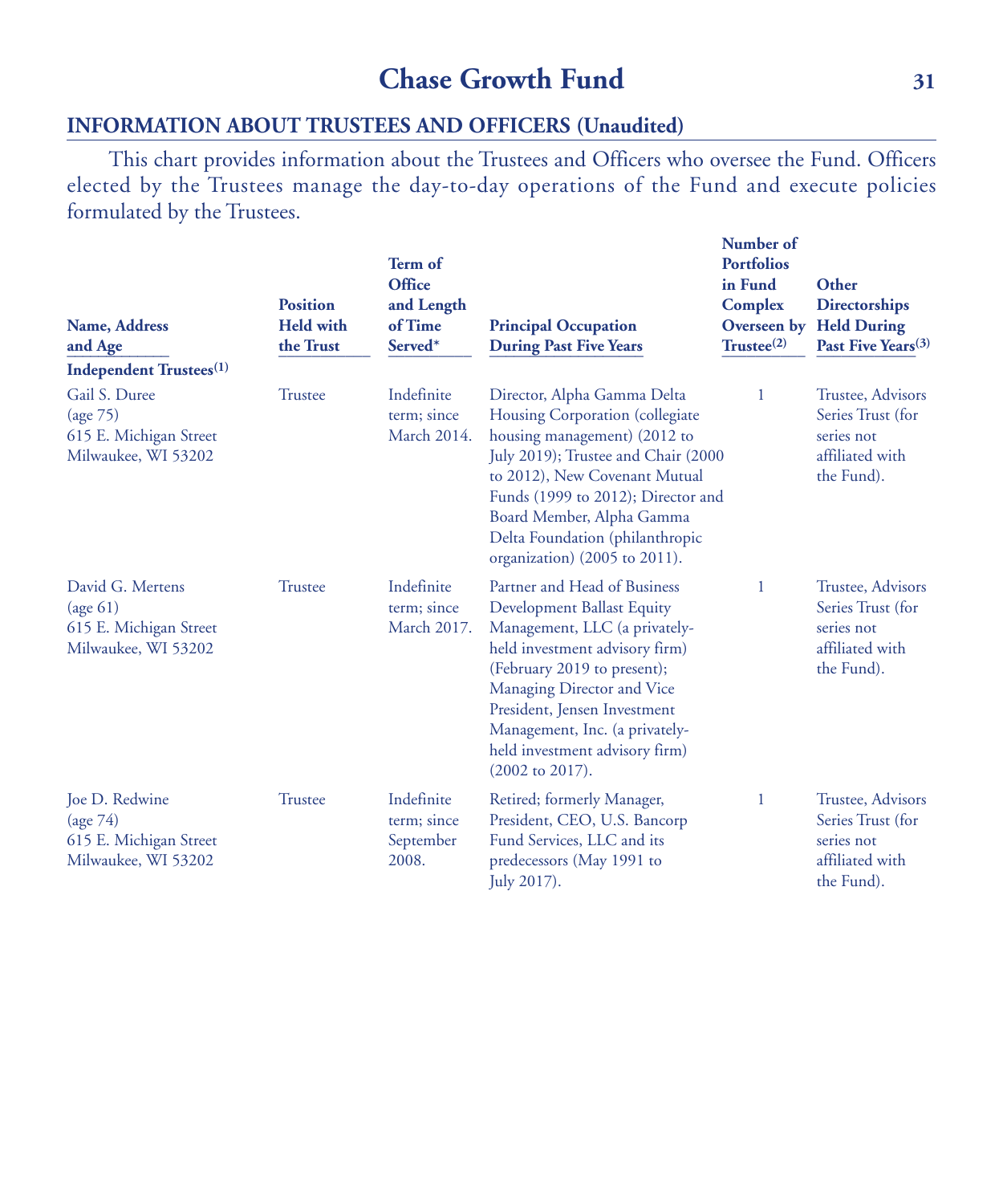## **INFORMATION ABOUT TRUSTEES AND OFFICERS (Unaudited), Continued**

| Name, Address<br>and Age                                                                             | <b>Position</b><br><b>Held with</b><br>the Trust | Term of<br>Office<br>and Length<br>of Time<br>Served*                                    | <b>Principal Occupation</b><br><b>During Past Five Years</b>                       | Number of<br><b>Portfolios</b><br>in Fund<br><b>Complex</b><br>Overseen by<br>$Trustee^{(2)}$ | Other<br><b>Directorships</b><br><b>Held During</b><br>Past Five Years <sup>(3)</sup>                                                                                                                                                                                                                                                   |
|------------------------------------------------------------------------------------------------------|--------------------------------------------------|------------------------------------------------------------------------------------------|------------------------------------------------------------------------------------|-----------------------------------------------------------------------------------------------|-----------------------------------------------------------------------------------------------------------------------------------------------------------------------------------------------------------------------------------------------------------------------------------------------------------------------------------------|
| Independent Trustees <sup>(1)</sup>                                                                  |                                                  |                                                                                          |                                                                                    |                                                                                               |                                                                                                                                                                                                                                                                                                                                         |
| Raymond B. Woolson<br>$\left(\text{age } 62\right)$<br>615 E. Michigan Street<br>Milwaukee, WI 53202 | Chairman<br>of the Board<br>Trustee              | Indefinite<br>term; since<br>January 2020.<br>Indefinite<br>term; since<br>January 2016. | President, Apogee Group, Inc.<br>(financial consulting firm)<br>(1998 to present). | $\mathbf{1}$                                                                                  | Trustee, Advisors<br>Series Trust (for<br>series not<br>affiliated with<br>the Fund);<br>Independent<br>Trustee,<br>DoubleLine<br><b>Funds Trust</b><br>(an open-end<br>investment<br>company with<br>20 portfolios),<br>DoubleLine<br>Opportunistic<br>Credit Fund,<br>DoubleLine<br><b>Selective Credit</b><br>Fund and<br>DoubleLine |
|                                                                                                      |                                                  |                                                                                          |                                                                                    |                                                                                               | <b>Income Solutions</b>                                                                                                                                                                                                                                                                                                                 |
|                                                                                                      |                                                  |                                                                                          |                                                                                    |                                                                                               | Fund, from                                                                                                                                                                                                                                                                                                                              |
|                                                                                                      |                                                  |                                                                                          |                                                                                    |                                                                                               | 2010 to present.                                                                                                                                                                                                                                                                                                                        |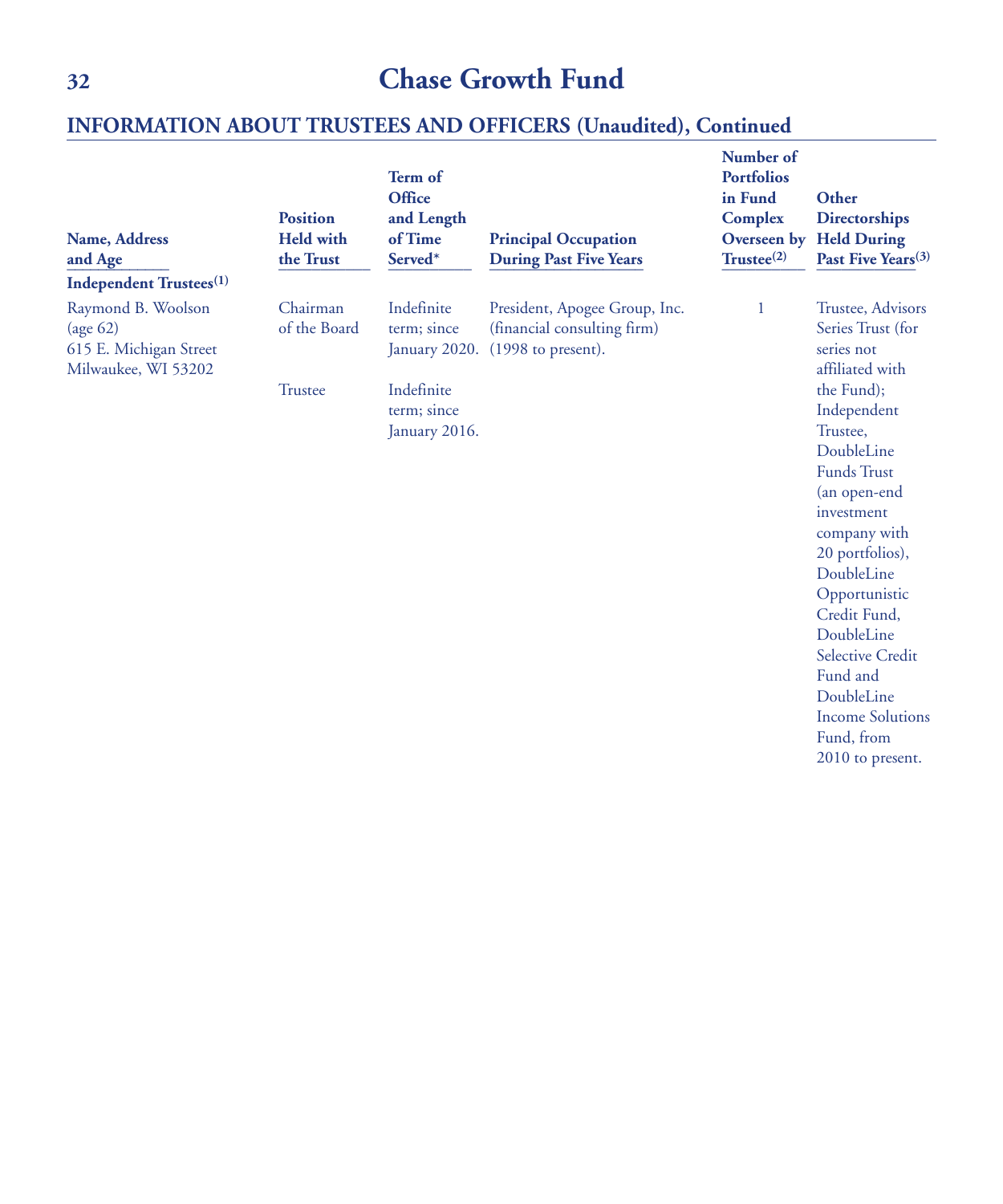## **INFORMATION ABOUT TRUSTEES AND OFFICERS (Unaudited), Continued**

| Name, Address<br>and Age                                                                          | <b>Position</b><br><b>Held with</b><br>the Trust                                              | Term of<br>Office and<br>Length of<br><b>Time Served</b> | <b>Principal Occupation</b><br><b>During Past Five Years</b>                                                            |
|---------------------------------------------------------------------------------------------------|-----------------------------------------------------------------------------------------------|----------------------------------------------------------|-------------------------------------------------------------------------------------------------------------------------|
| <b>Officers</b><br>Jeffrey T. Rauman<br>(age 52)<br>615 E. Michigan Street<br>Milwaukee, WI 53202 | President,<br>Chief Executive term; since<br>Officer and<br>Principal<br>Executive<br>Officer | Indefinite<br>December<br>2018.                          | Senior Vice President, Compliance and Administration, U.S. Bank<br>Global Fund Services (February 1996 to present).     |
| Cheryl L. King<br>(age 60)<br>615 E. Michigan Street<br>Milwaukee, WI 53202                       | Vice<br>President,<br>Treasurer and<br>Principal<br>Financial<br>Officer                      | Indefinite<br>term; since<br>December<br>2007.           | Vice President, Compliance and Administration, U.S. Bank Global<br>Fund Services (October 1998 to present).             |
| Kevin J. Hayden<br>(age 50)<br>615 E. Michigan Street<br>Milwaukee, WI 53202                      | Assistant<br>Treasurer                                                                        | Indefinite<br>term; since<br>September<br>2013.          | Vice President, Compliance and Administration, U.S. Bank Global<br>Fund Services (June 2005 to present).                |
| Richard R. Conner<br>(age 39)<br>615 E. Michigan Street<br>Milwaukee, WI 53202                    | Assistant<br>Treasurer                                                                        | Indefinite<br>term; since<br>December<br>2018.           | Assistant Vice President, Compliance and Administration, U.S. Bank<br>Global Fund Services (July 2010 to present).      |
| Michael L. Ceccato<br>(age 64)<br>615 E. Michigan Street<br>Milwaukee, WI 53202                   | <b>Vice</b><br>President,<br>Chief<br>Compliance<br>Officer and<br><b>AML</b> Officer         | Indefinite<br>term; since<br>September<br>2009.          | Senior Vice President, U.S. Bank Global Fund Services and Vice<br>President, U.S. Bank N.A. (February 2008 to present). |
| Michelle L. Sanville-Seebold<br>(age 49)<br>615 E. Michigan Street<br>Milwaukee, WI 53202         | Deputy Chief<br>Compliance<br>Officer                                                         | Indefinite<br>term; since<br>September<br>2021.          | Vice President, U.S. Bank Global Fund Services<br>(August 2014 to present).                                             |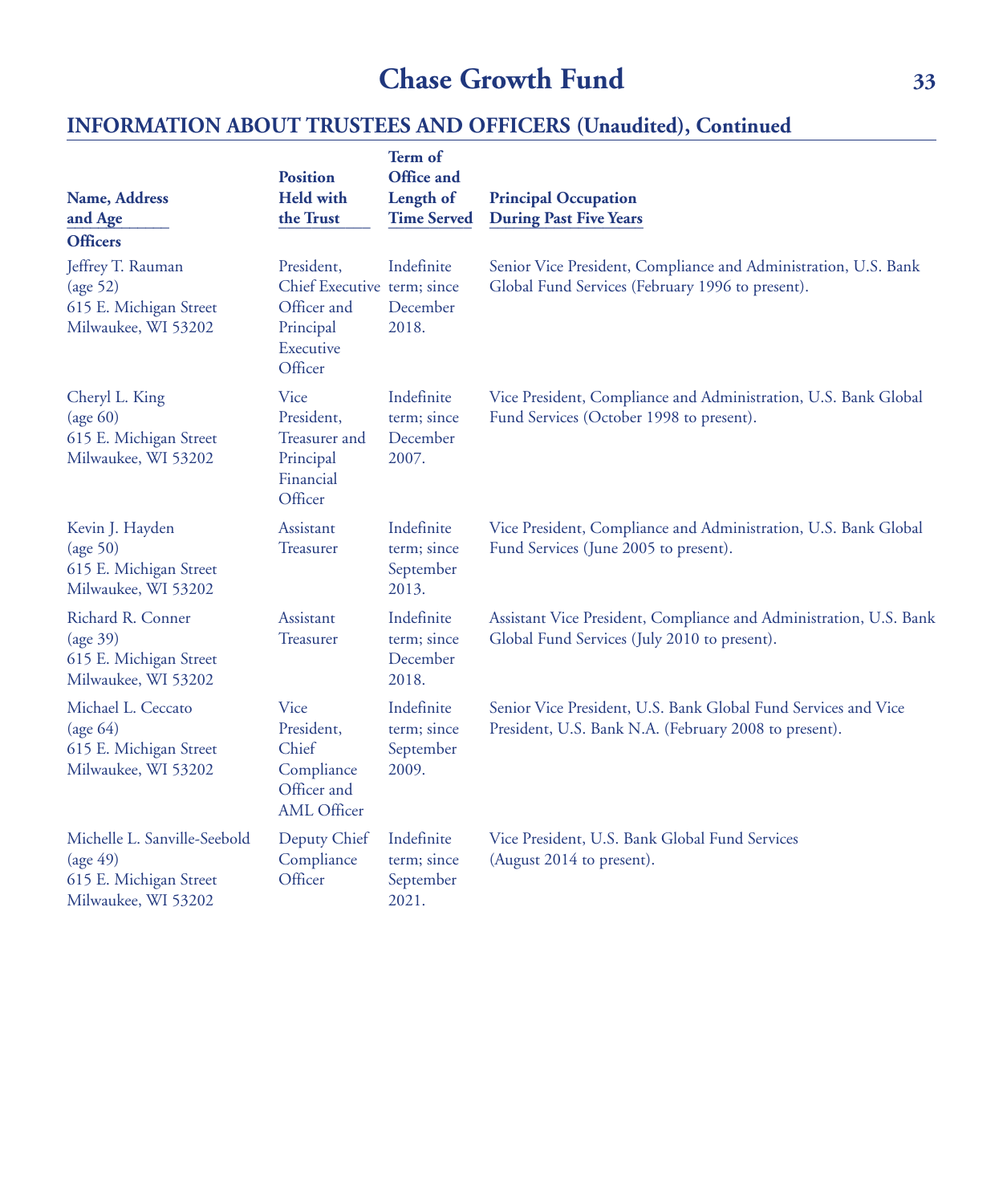#### **INFORMATION ABOUT TRUSTEES AND OFFICERS (Unaudited), Continued**

| Name, Address<br>and Age<br><b>Officers</b>                                                                       | <b>Position</b><br><b>Held with</b><br>the Trust | Term of<br>Office and<br>Length of<br><b>Time Served</b> | <b>Principal Occupation</b><br><b>During Past Five Years</b>                     |
|-------------------------------------------------------------------------------------------------------------------|--------------------------------------------------|----------------------------------------------------------|----------------------------------------------------------------------------------|
| Elaine E. Richards, Esq.<br>$\frac{1}{2}$ (age 53)<br>2020 East Financial Way,<br>Suite 100<br>Glendora, CA 91741 | Vice<br>President and<br>Secretary               | Indefinite<br>term; since<br>September<br>2019.          | Senior Vice President, U.S. Bank Global Fund Services<br>(July 2007 to present). |

The Trustees have designated a mandatory retirement age of 75, such that each Trustee, serving as such on the date he or she reaches the age of 75, shall submit his or her resignation not later than the last day of the calendar year in which his or her 75th birthday occurs ("Retiring Trustee"). Upon request, the Board may, by vote of a majority of Trustees eligible to vote on such matter, determine whether or not to extend such Retiring Trustee's term and on the length of a one-time extension of up to three additional years.

- (1) The Trustees of the Trust who are not "interested persons" of the Trust as defined under the 1940 Act ("Independent Trustees").
- (2) As of September 30, 2021, the Trust was comprised of 36 active portfolios managed by unaffiliated investment advisers. The term "Fund Complex" applies only to the Fund. The Fund does not hold itself out as related to any other series within the Trust for investment purposes, nor does it share the same investment adviser with any other series.
- (3) "Other Directorships Held" includes only directorships of companies required to register or file reports with the SEC under the Securities Exchange Act of 1934, as amended, (that is, "public companies") or other investment companies registered under the 1940 Act.

The Statement of Additional Information includes additional information about the Fund's Trustees and Officers and is available, without charge, upon request by calling 1-888-861-7556.

#### **HOUSEHOLDING**

In an effort to decrease costs, the Fund will reduce the number of duplicate prospectuses, supplements, and certain other shareholder documents that you receive by sending only one copy of each to those addresses shown by two or more accounts. Please call the Fund's transfer agent toll free at 1-888-861-7556 to request individual copies of these documents. The Fund will begin sending individual copies 30 days after receiving your request. This policy does not apply to account statements.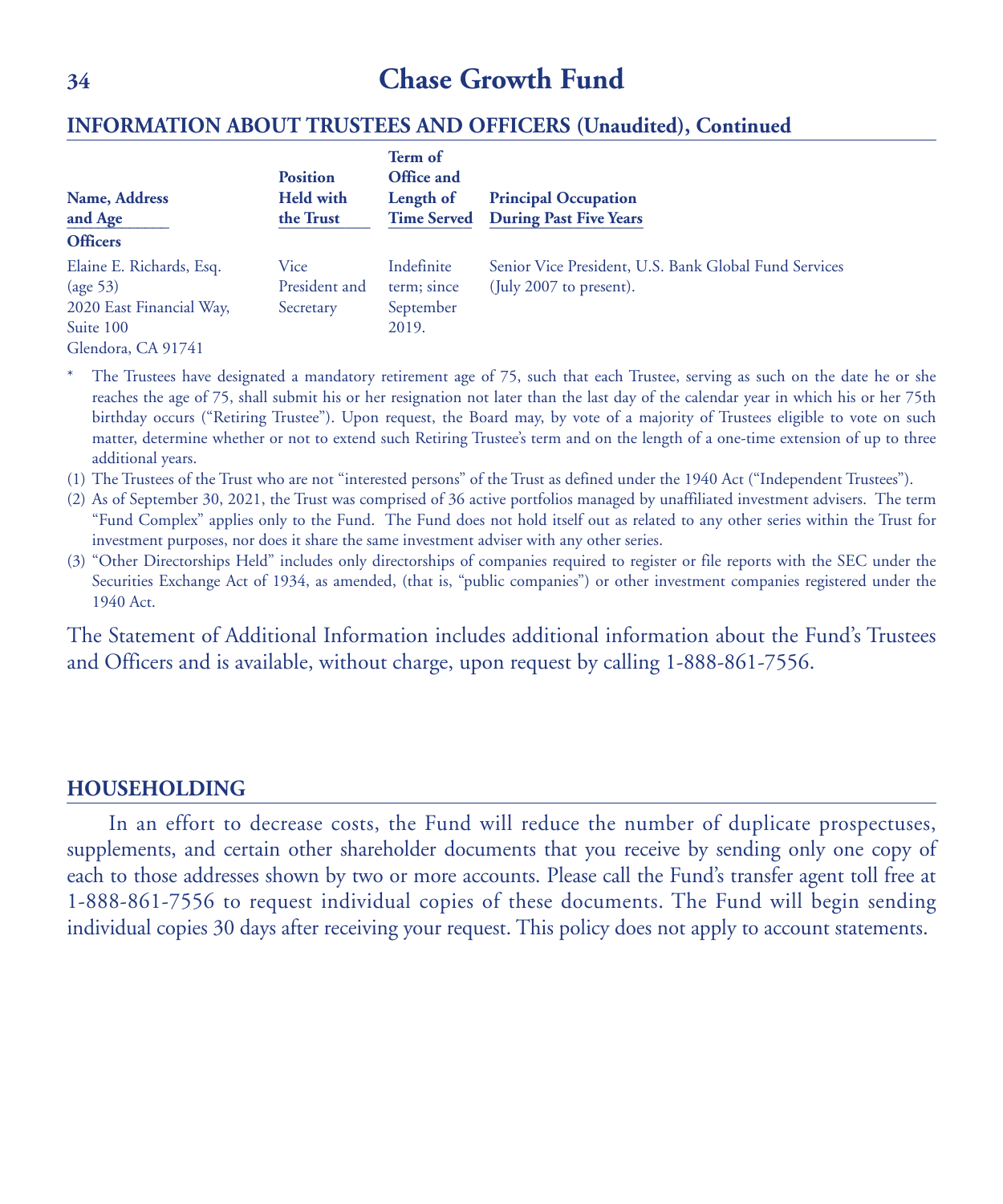### **PRIVACY NOTICE**

The Fund collects non-public information about you from the following sources:

- Information we receive about you on applications or other forms;
- Information you give us orally; and/or
- Information about your transactions with us or others.

We do not disclose any non-public personal information about our customers or former customers without the customer's authorization, except as permitted by law or in response to inquiries from governmental authorities. We may share information with affiliated and unaffiliated third parties with whom we have contracts for servicing the Fund. We will provide unaffiliated third parties with only the information necessary to carry out their assigned responsibilities. We maintain physical, electronic and procedural safeguards to guard your non-public personal information and require third parties to treat your personal information with the same high degree of confidentiality.

In the event that you hold shares of the Fund through a financial intermediary, including, but not limited to, a broker-dealer, bank, or trust company, the privacy policy of your financial intermediary would govern how your non-public personal information would be shared by those entities with unaffiliated third parties.